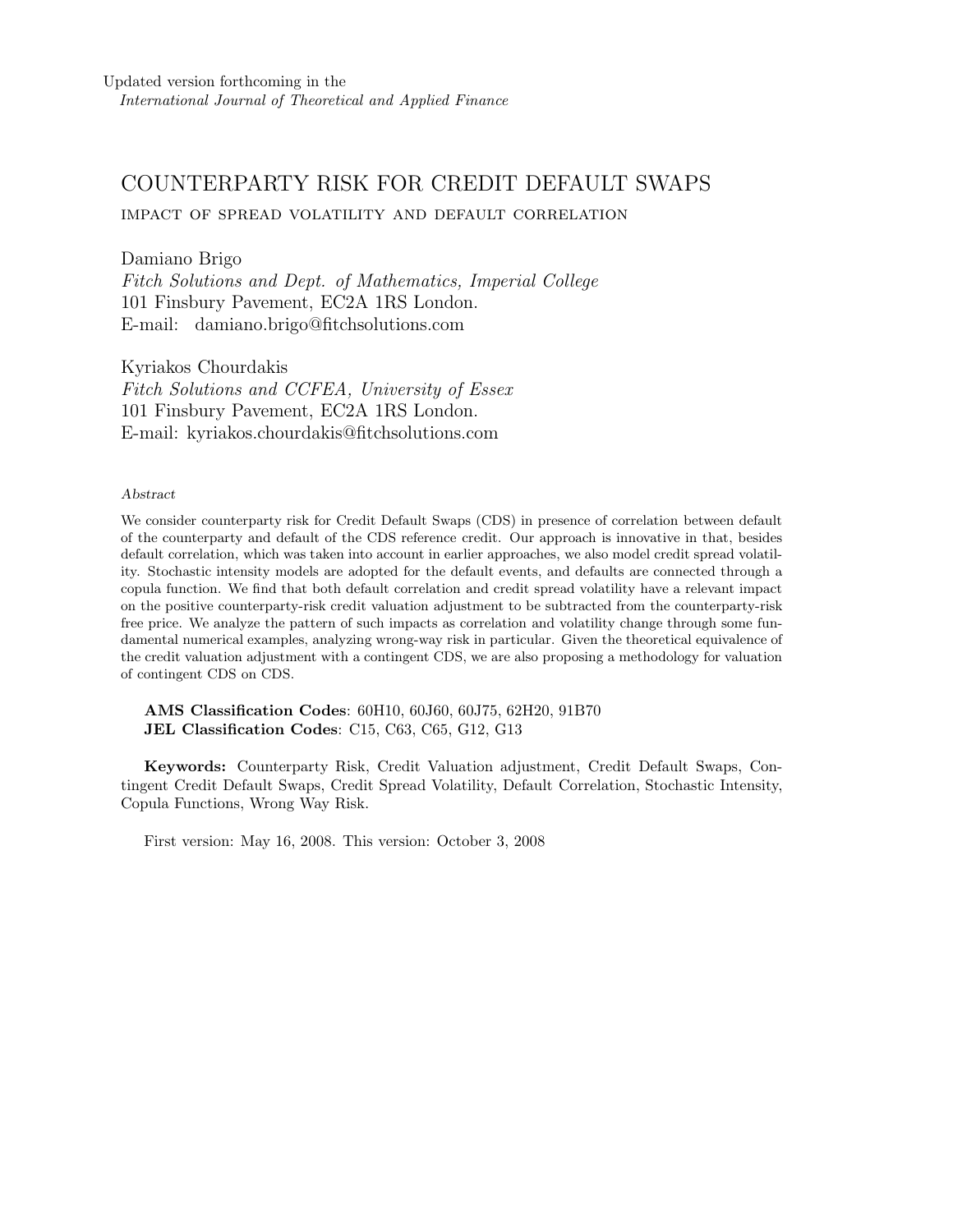## 1 Introduction

We consider counterparty risk for Credit Default Swaps (CDS) in presence of correlation between default of the counterparty and default of the CDS reference credit. We assume the party that is computing the counterparty risk adjustment to be default free, as a possible approximation to situations where this party has a much higher credit quality than the counterparty. Our approach is innovative in that, besides default correlation, which was taken into account in earlier approaches, we also model explicitly credit spread volatility. This is particularly important when the underlying reference contract itself is a CDS, as the counterparty credit valuation adjustment involves CDS options, and modeling options without volatility in the underlying asset is quite undesirable. We investigate the impact of the reference volatility on the counterparty adjustment as a fundamental feature that is ignored or not studied explicitly in other approaches.

Hull and White (2000) address the counterparty risk problem for CDS by resorting to default barrier correlated models, without considering explicitly credit spread volatility in the reference CDS. Leung and Kwok (2005), building on Collin-Dufresne et al. (2002), model default intensities as deterministic constants with default indicators of other names as feeds. The exponential triggers of the default times are taken to be independent and default correlation results from the cross feeds, although again there is no explicit modeling of credit spread volatility. Furthermore, most models in the industry, especially when applied to Collateralized Debt Obligations or k-th to default baskets, model default correlation but ignore credit spread volatility. Credit spreads are typically assumed to be deterministic and a copula is postulated on the exponential triggers of the default times to model default correlation. This is the opposite of what used to happen with counterparty risk for interest rate underlyings, for example in Sorensen and Bollier (1994) or Brigo and Masetti (2006), where correlation was ignored and volatility was modeled instead. Here we rectify this, with a model that takes into account credit spread volatility besides the still very important correlation. Ignoring correlation among underlying and counterparty can be dangerous, especially when the underlying instrument is a CDS. Indeed, this credit underlying case involves default correlation, that is perceived in the market as more relevant than the dubious interest-rate/ credit-spread correlation of the interest rate underlying case. It is not so much that the latter is less relevant because it would have no impact in counterparty risk credit valuation adjustments. We have seen in Brigo and Pallavicini (2007, 2008) that changing this correlation parameter has a relevant impact for interest rate underlyings. Still, the value of said correlation is difficult to estimate historically or imply from market quotes, and the historical estimation often produces a very low or even slightly negative correlation parameter. So even if this parameter has an impact, it is difficult to assign a value to it and often this value would be practically null. On the contrary, default correlation is more clearly perceived, as measured also by implied correlation in the quoted indices tranches markets (i-Traxx and CDX).

To investigate the impact of both default correlation and credit spread volatility, tractable stochastic intensity diffusive models with possible jumps are adopted for the default events and defaults are connected through a copula function on the exponential triggers of the default times. We find that both default correlation and credit spread volatility have a relevant impact on the positive credit valuation adjustment one needs to subtract from the default free price to take into account counterparty risk. We analyze the pattern of such impacts as volatility and correlation parameters vary through some fundamental numerical examples, and find that results under extreme default correlation (wrong way risk) are very sensitive to credit spread volatility. This points out that credit spread volatility should not be ignored in these cases. Given the theoretical equivalence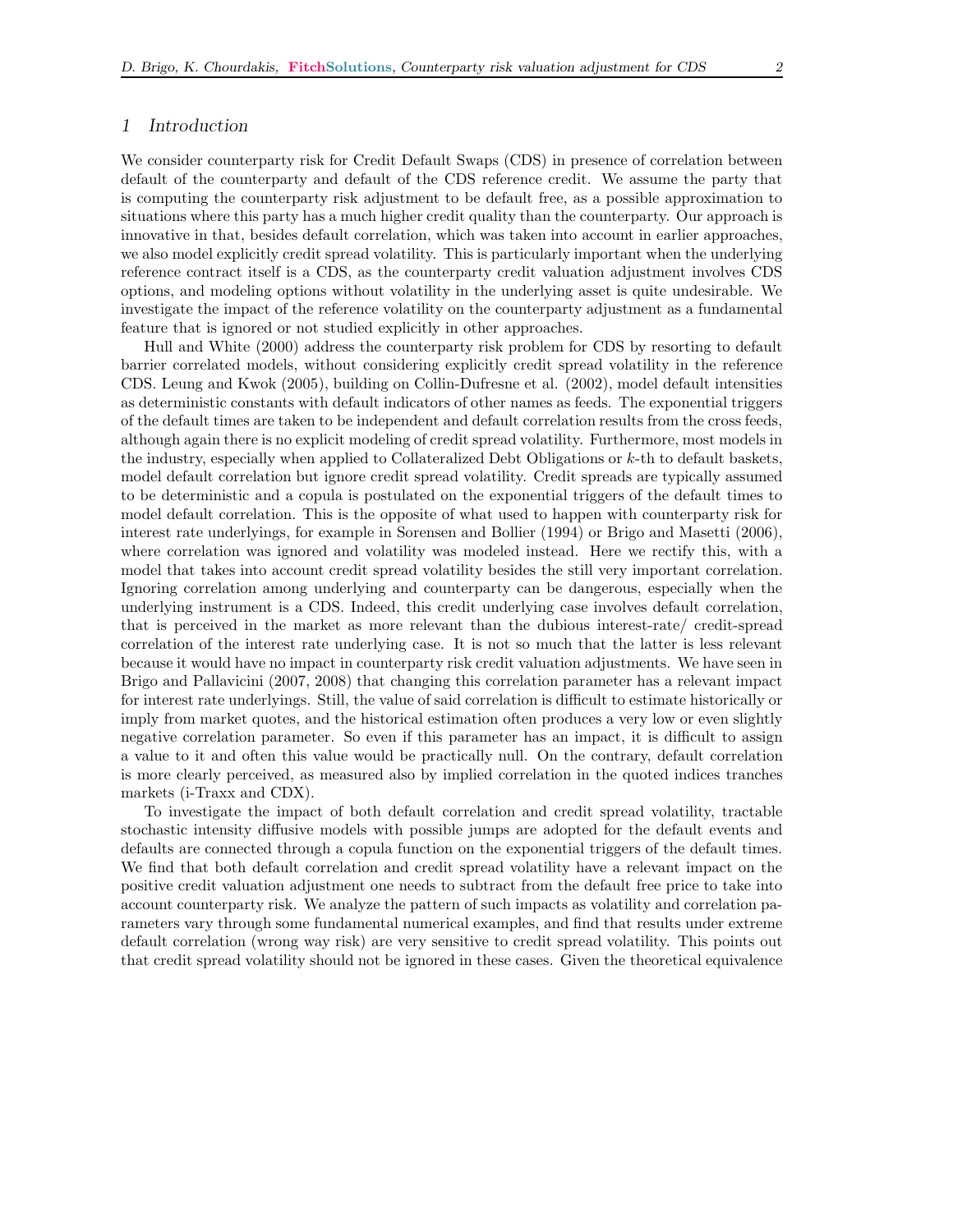of the credit valuation adjustment with a contingent CDS, we are also proposing a methodology for valuation of contingent CDS on CDS. This can be particularly relevant for a financial institution that has bought protection or insurance on CDS from other institutions whose credit quality is deteriorating. The case of mono-line insurers after the sub-prime crisis is just a possible example.

We finally describe the structure of the paper, and how to benefit most of it from the point of view of readers with different backgrounds.

The essential results are described in the case study in Section 6, so the reader aiming at getting the main message of the paper with minimal technical implications can go directly to this section, that has been written to be as self-contained as possible. Otherwise, Section 2 describes the counterparty risk valuation problem in quite general terms and, apart a few technicalities on filtrations that can be overlooked at first reading, is quite intuitive. Section 3 describes the reduced form model setup of the paper with stochastic intensities and a copula on the exponential triggers. A detailed presentation of the shifted squared root (jump) diffusion (SSRJD) model and of its calibration to CDS, previously analyzed in Brigo and Alfonsi (2005), Brigo and Cousot (2006), and Brigo and El-Bachir (2008), is given. Section 4 details how the general formula for the counterparty credit valuation adjustment given in Section 2 can be written under the specific CDS payoff and modeling assumptions of the paper, although formulas derived here will not be used, as we will proceed through a more direct numerical approach. These calculations can however give a feeling for the complexity of the problem and for the kind of issues one has to face in these situations, and for this reason are presented. Section 5 details the numerical techniques that are used to compute the credit valuation adjustment in the case study. Finally, Section 6 briefly recaps the modeling assumptions and illustrates the paper conclusions with the case study itself.

## 2 General valuation of counterparty risk

We denote by  $\tau_1$  the default time of the credit underlying the CDS, and by  $\tau_2$  the default time of the counterparty. We assume the investor who is considering a transaction with the counterparty to be default-free. We place ourselves in a probability space  $(\Omega, \mathcal{G}, \mathcal{G}_t, \mathbb{Q})$ . The filtration  $(\mathcal{G}_t)_t$ models the flow of information of the whole market, including credit and defaults. Q is the risk neutral measure. This space is endowed also with a right-continuous and complete sub-filtration  $\mathcal{F}_t$ representing all the observable market quantities but the default events (hence  $\mathcal{F}_t \subseteq \mathcal{G}_t := \mathcal{F}_t \vee \mathcal{H}_t$ where  $\mathcal{H}_t = \sigma(\{\tau_1 \leqslant u\}, \{\tau_2 \leqslant u\} : u \leqslant t)$  is the right-continuous filtration generated by the default events).

We set  $\mathbb{E}_t(\cdot) := \mathbb{E}(\cdot | \mathcal{G}_t)$ , the risk neutral expectation leading to prices.

Let us call T the final maturity of the payoff we need to evaluate. If  $\tau_2 > T$  there is no default of the counterparty during the life of the product and the counterparty has no problems in repaying the investors. On the contrary, if  $\tau_2 \leq T$  the counterparty cannot fulfill its obligations and the following happens. At  $\tau_2$  the Net Present Value (NPV) of the residual payoff until maturity is computed: If this NPV is negative (respectively positive) for the investor (defaulted counterparty), it is completely paid (received) by the investor (counterparty) itself. If the NPV is positive (negative) for the investor (counterparty), only a recovery fraction  $R_{EC}$  of the NPV is exchanged.

Let us denote by  $\Pi^{D}(t,T)$  the sum of all payoff terms between t and T, all terms discounted back at t, and subject to counterparty default risk. We denote by  $\Pi(t, T)$  the analogous quantity when counterparty risk is not considered. All these payoffs are seen from the point of view of the safe "investor" (i.e. the company facing counterparty risk). Then we have the net present value at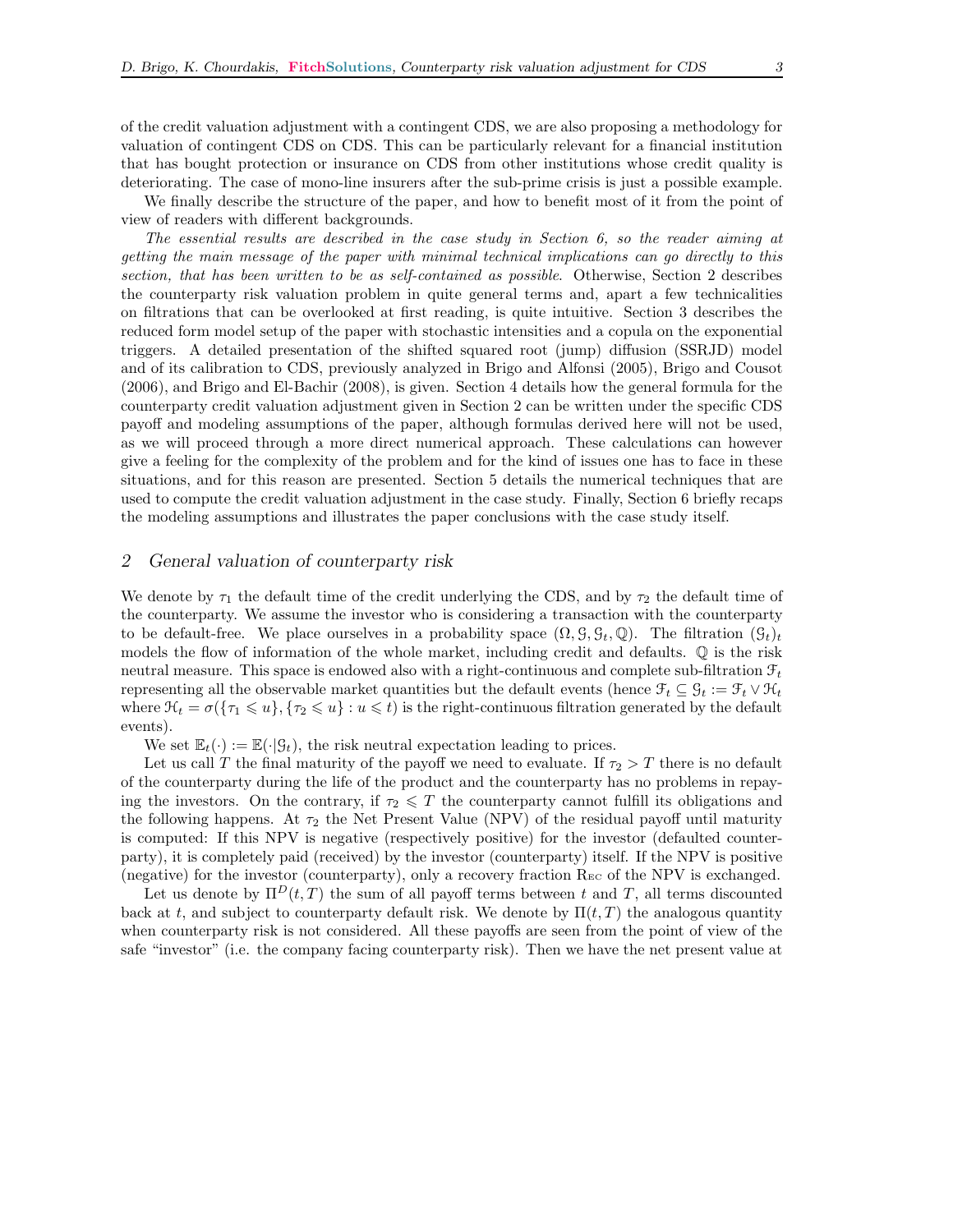time  $\tau_2$  as  $NPV(\tau_2, T) = \mathbb{E}_{\tau_2} \{ \Pi(\tau_2, T) \}$  and

$$
\Pi^{D}(t,T) = \mathbf{1}_{\{\tau_2 > T\}} \Pi(t,T) + \mathbf{1}_{\{t < \tau_2 \le T\}} \left[ \Pi(t,\tau_2) + D(t,\tau_2) \left( \text{Rec} \left( \text{NPV}(\tau_2,T) \right)^+ - \left( -\text{NPV}(\tau_2,T) \right)^+ \right) \right] (2.1)
$$

being  $D(u, v)$  the stochastic discount factor at time u for maturity v. This last expression is the general price of the payoff under counterparty risk. Indeed, if there is no early counterparty default this expression reduces to risk neutral valuation of the payoff (first term in the right hand side); in case of early default, the payments due before default occurs are received (second term), and then if the residual net present value is positive only a recovery of it is received (third term), whereas if it is negative it is paid in full (fourth term).

We notice incidentally that our definition involves an expectation  $\mathbb{E}_{\tau_2}$ , i.e. conditional on  $\mathcal{G}_{\tau_2}$ where

$$
\mathcal{G}_{\tau_2} := \sigma(\mathcal{G}_t \cap \{t \leq \tau_2\}, t \geq 0), \quad \mathcal{F}_{\tau_2} := \sigma(\mathcal{F}_t \cap \{t \leq \tau_2\}, t \geq 0).
$$

It is possible to prove the following

Proposition 2.1. (General counterparty risk pricing formula). At valuation time t, and on  $\{\tau_2 > t\}$ , the price of our payoff under counterparty risk is

$$
\mathbb{E}_{t}\{\Pi^{D}(t,T)\} = \mathbb{E}_{t}\{\Pi(t,T)\} - \underbrace{L_{GD} \mathbb{E}_{t}\{1_{\{t < \tau_{2} \leq T\}} D(t,\tau_{2}) \left( NPV(\tau_{2})\right)^{+}\}}_{\text{D} \text{ min}} \tag{2.2}
$$

Positive counterparty-risk adj. (CR-CVA)

where  $L_{GD} = 1 - R_{EC}$  is the Loss Given Default and the recovery fraction  $R_{EC}$  is assumed to be deterministic. It is clear that the value of a defaultable claim is the value of the corresponding default-free claim minus an option part, in the specific a call option (with zero strike) on the residual NPV giving nonzero contribution only in scenarios where  $\tau_2 \leqslant T$ . This adjustment, including the  $L_{GD}$  factor, is called counterparty-risk credit valuation adjustment (CR-CVA). Counterparty risk adds an optionality level to the original payoff.

For a proof see for example Brigo and Masetti (2006).

Notice finally that the previous formula can be approximated as follows. Take  $t = 0$  for simplicity and write, on a discretization time grid  $T_0, T_1, \ldots, T_b = T$ ,

$$
\mathbb{E}[\Pi^{D}(0,T_{b})] = \mathbb{E}[\Pi(0,T_{b})] - \text{Log}\sum_{j=1}^{b} \mathbb{E}[\mathbf{1}_{\{T_{j-1} < \tau_{2} \le T_{j}\}} D(0,\tau_{2}) (\mathbb{E}_{\tau_{2}}\Pi(\tau_{2},T_{b}))^{+}] \\
\approx \mathbb{E}[\Pi(0,T_{b})] - \text{Log}\sum_{j=1}^{b} \mathbb{E}[\mathbf{1}_{\{T_{j-1} < \tau_{2} \le T_{j}\}} D(0,T_{j}) (\mathbb{E}_{T_{j}}\Pi(T_{j},T_{b}))^{+}] \tag{2.3}
$$

| {z } approximated (positive) adjustment

where the approximation consists in postponing the default time to the first  $T_i$  following  $\tau_2$ . From this last expression, under independence between  $\Pi$  and  $\tau_2$ , one can factor the outer expectation inside the summation in products of default probabilities times option prices. This way we would not need a default model for the counterparty but only survival probabilities and an option model for the underling market of Π. This is only possible, in our case of a CDS as underlying contract, if the default correlation between the CDS reference credit and the counterparty is zero. This is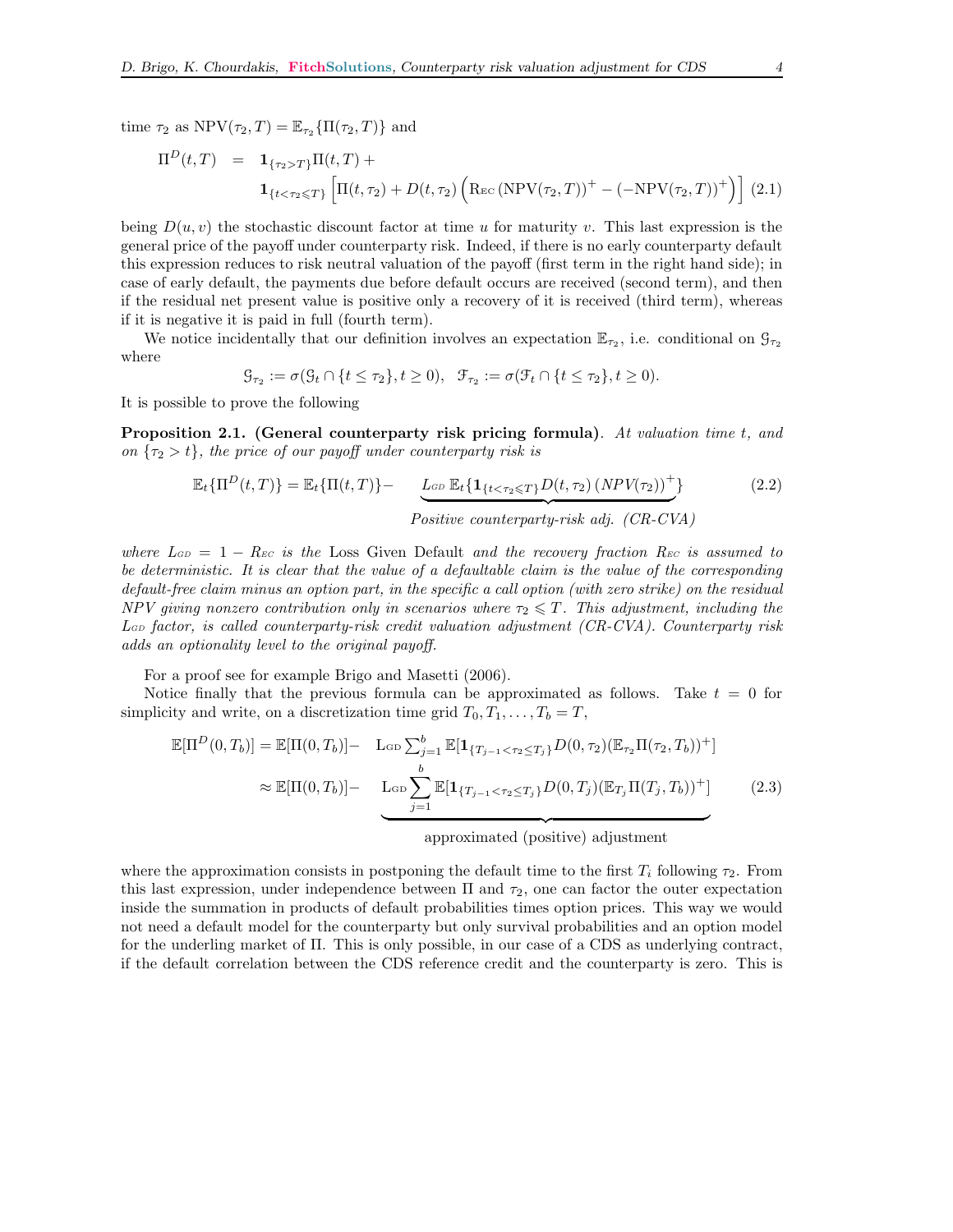what led to earlier results on swaps with counterparty risk in interest rate payoffs in Brigo and Masetti (2006). In this paper we do not assume zero correlation, so that in general we need to compute the counterparty risk without factoring the expectations. To do so we need a default model for the counterparty, to be correlated with the default model for the underlying CDS.

### 2.1 Contingent CDS

A Contingent Credit Default Swap (CCDS) is a CDS that, upon the default of the reference credit, pays the loss given default on the residual net present value of a given portfolio if this is positive.

It is immediate then that the default leg CCDS valuation, when the CCDS underlying portfolio constituting the protection notional is Π, is simply the counterparty credit valuation adjustment in Formula (2.2). When Π is an underlying CDS, our adjustments calculations above can then be interpreted also as examples of pricing contingent CDS on CDS.

### 3 Modeling assumptions

In this section we consider a reduced form model that is stochastic in the default intensity both for the counterparty and for the CDS reference credit. We will not correlate the spreads with each other, as typically spread correlation has a much lower impact on dependence of default times than default correlation. The latter is rigorously defined as a dependence structure on the exponential random variables characterizing the default times of the two names. This dependence structure is typically modeled with a copula function.

More in detail, we assume that the counterparty default intensity  $\lambda_2$ , and the cumulated intensity  $\Lambda_2(t) = \int_0^t \lambda_2(s)ds$ , are independent of the default intensity for the reference CDS  $\lambda_1$ , whose cumulated intensity we denote by  $\Lambda_1$ . We assume intensities to be strictly positive, so that  $t \mapsto \Lambda(t)$  are invertible functions.

We assume deterministic default-free instantaneous interest rate  $r$  (and hence deterministic discount factors  $D(s, t), \ldots$ , but all our conclusions hold also under stochastic rates that are independent of default times.

We are in a Cox process setting, where

$$
\tau_1 = \Lambda_1^{-1}(\xi_1), \quad \tau_2 = \Lambda_2^{-1}(\xi_2),
$$

with  $\xi_1$  and  $\xi_2$  standard (unit-mean) exponential random variables whose associated uniforms  $U_j = 1 - \exp(-\xi_j)$ ,  $j = 1, 2$ , are correlated through a copula function. We assume

$$
U_j = 1 - \exp(-\xi_j), \quad j = 1, 2, \quad \mathbb{Q}(U_1 < u_1, U_2 < u_2) =: C(u_1, u_2).
$$

In the case study below we assume the copula  $C$  to be Gaussian and with correlation parameter  $\rho$ , although the choice can be easily changed, as the framework is general.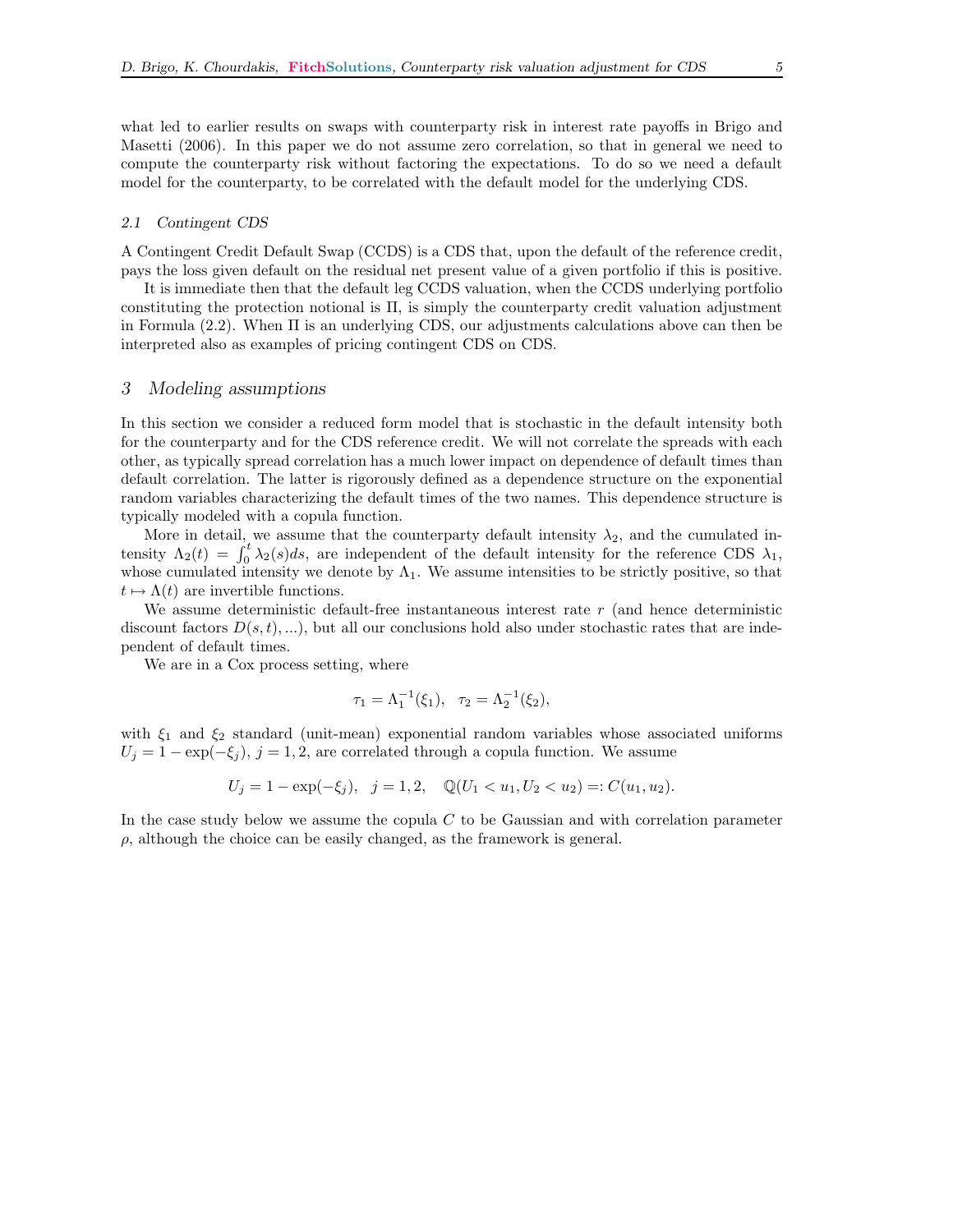#### 3.1  $CIR++$  stochastic intensity models

For the stochastic intensity model we set

$$
\lambda_j(t) = y_j(t) + \psi_j(t; \beta_j) \ , \ t \ge 0, \ j = 1, 2
$$
\n(3.1)

where  $\psi$  is a deterministic function, depending on the parameter vector  $\beta$  (which includes  $y_0$ ), that is integrable on closed intervals. The initial condition  $y_0$  is one more parameter at our disposal: We are free to select its value as long as

$$
\psi(0;\beta)=\lambda_0-y_0.
$$

We take each y to be a Cox Ingersoll Ross (CIR) process (see for example Brigo and Mercurio  $(2001))$ :

$$
dy_j(t) = \kappa(\mu - y_j(t))dt + \nu \sqrt{y_j(t)} dZ_j(t), \quad j = 1, 2
$$

where the parameter vectors are  $\beta_j = (\kappa_j, \mu_j, \nu_j, y_j(0))$ , with  $\kappa, \mu, \nu, y_0$  positive deterministic constants. As usual, the Z are standard Brownian motion processes under the risk neutral measure, representing the stochastic shock in our dynamics.

Usually, for the CIR model one assumes a condition ensuring the origin to be inaccessible, the condition being  $2\kappa\mu > \nu^2$ . However, this limits the CDS implied volatility generated by the model when imposing also positivity of the shift  $\psi$ , which is a condition we will always impose in the following to avoid negative intensities. This is why we do not enforce the condition  $2\kappa\mu > \nu^2$  and in our case study below it will be violated.

Correlation in the spreads is a minor driver with respect to default correlation, so we assume that the two Brownian motions  $Z$  are independent. We will often use the integrated quantities

$$
\Lambda(t) = \int_0^t \lambda_s ds, \ \ Y(t) = \int_0^t y_s ds, \ \text{and} \ \ \Psi(t, \beta) = \int_0^t \psi(s, \beta) ds.
$$

This kind of models and the related calibration to CDS has been investigated in detail in Brigo and Alfonsi (2005), while Brigo and Cousot (2006) examine the CDS implied volatility patterns associated with the model.

Notice that we can easily introduce jumps in the diffusion process. Brigo and El-Bachir (2008) consider a formulation where

$$
dy_j(t) = \kappa(\mu - y_j(t))dt + \nu \sqrt{y_j(t)}dZ_j(t) + dJ_j(t), \quad j = 1, 2,
$$

with

$$
J_j(t) = \sum_{i=1}^{N_j(t)} Y_j^i
$$

and N standard Poisson process with intensity  $\alpha$  counting the jumps, and the Y's i.i.d. exponential random variables with mean  $\gamma$  representing the jump sizes. Besides deriving log-affine survival probability formulas re-shaped exactly in the same form as in the CIR model without jumps, Brigo and El-Bachir (2008) derive a closed form solution for CDS options as well.

In the sequel we take  $\alpha = 0$  and assume no jumps. However, all calculations and also the fractional Fourier transform method are exactly applicable to the extended model with jumps.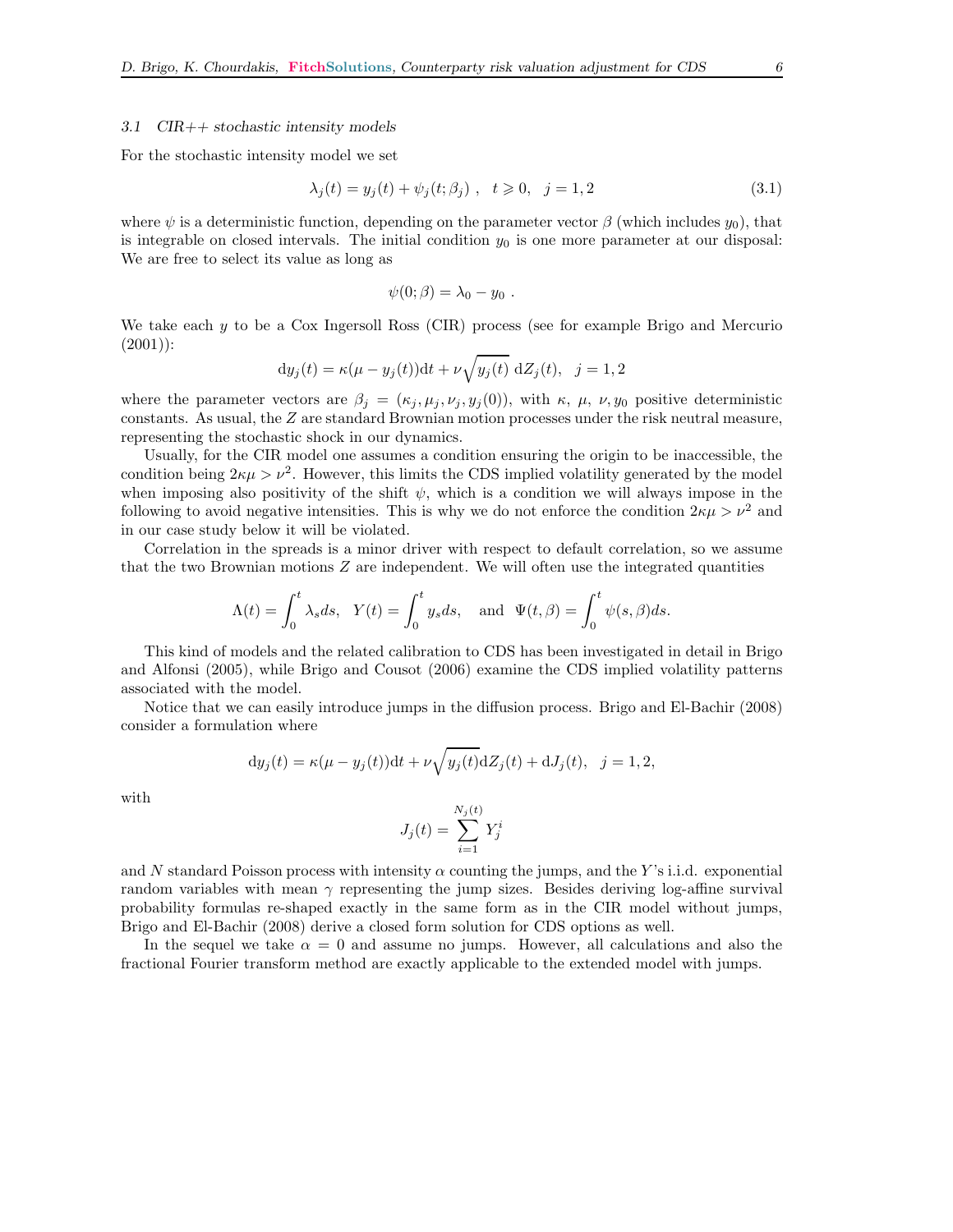We focus on the calibration of the default model for the counterparty, the one for the reference credit being completely analogous. Since we are assuming deterministic rates, the default time  $\tau_2$  and interest rate quantities r,  $D(s, t)$ , ... are trivially independent. It follows that the (receiver) CDS valuation, for a CDS selling protection at time 0 for defaults between times  $T_a$  and  $T_b$  in exchange of a periodic premium rate S becomes

$$
\text{CDS}_{a,b}(0, S, \text{Ləs}; \mathbb{Q}(\tau_2 > \cdot)) = S \left[ -\int_{T_a}^{T_b} P(0, t)(t - T_{\gamma(t)-1}) \mathrm{d}_t \overline{\mathbb{Q}(\tau_2 \ge t)} + \sum_{i=a+1}^b P(0, T_i) \alpha_i \overline{\mathbb{Q}(\tau_2 \ge T_i)} \right] +
$$
  
+
$$
\text{Ləb} \left[ \int_{T_a}^{T_b} P(0, t) \, \mathrm{d}_t \overline{\mathbb{Q}(\tau_2 \ge t)} \right],
$$
(3.2)

where in general  $T_{\gamma(t)}$  is is the first  $T_j$  following t. This formula is model independent. This means that if we strip survival probabilities from CDS in a model independent way at time 0, to calibrate the market CDS quotes we just need to make sure that the survival probabilities we strip from CDS are correctly reproduced by the CIR++ model. Since the survival probabilities in the CIR++ model are given by

$$
\mathbb{Q}(\tau_2 > t)_{model} = \mathbb{E}(e^{-\Lambda_2(t)}) = \mathbb{E} \exp(-\Psi_2(t, \beta) - Y_2(t))
$$
\n(3.3)

we just need to make sure

$$
\mathbb{E}\exp\left(-\Psi_2(t,\beta_2)-Y_2(t)\right)=\mathbb{Q}(\tau_2>t)_{market}
$$

from which

$$
\Psi_2(t, \beta_2) = \ln \left( \frac{\mathbb{E}(e^{-Y_2(t)})}{\mathbb{Q}(\tau_2 > t)_{market}} \right) = \ln \left( \frac{P^{\text{CIR}}(0, t, y_2(0); \beta_2)}{\mathbb{Q}(\tau_2 > t)_{market}} \right)
$$
(3.4)

where we choose the parameters  $\beta_2$  in order to have a positive function  $\psi_2$  (i.e. an increasing  $\Psi_2$ ) and  $P<sup>CIR</sup>$  is the closed form expression for bond prices in the time homogeneous CIR model with initial condition  $y_2(0)$  and parameters  $\beta_2$  (see for example Brigo and Mercurio (2001)). Thus, if  $\psi_2$  is selected according to this last formula, as we will assume from now on, the model is easily and automatically calibrated to the market survival probabilities for the counterparty (possibly stripped from CDS data).

A similar procedure goes for the reference credit default time  $\tau_1$ .

Once we have done this and calibrated CDS data through  $\psi(\cdot,\beta)$ , we are left with the parameters  $β$ , which can be used to calibrate further products. However, this will be interesting when single name option data on the credit derivatives market will become more liquid. Currently the bid-ask spreads for single name CDS options are large and suggest to either consider these quotes with caution, or to try and deduce volatility parameters from more liquid index options. At the moment we content ourselves of calibrating only CDS's. To help specifying  $\beta$  without further data we set some values of the parameters implying possibly reasonable values for the implied volatility of hypothetical CDS options on the counterparty and reference credit.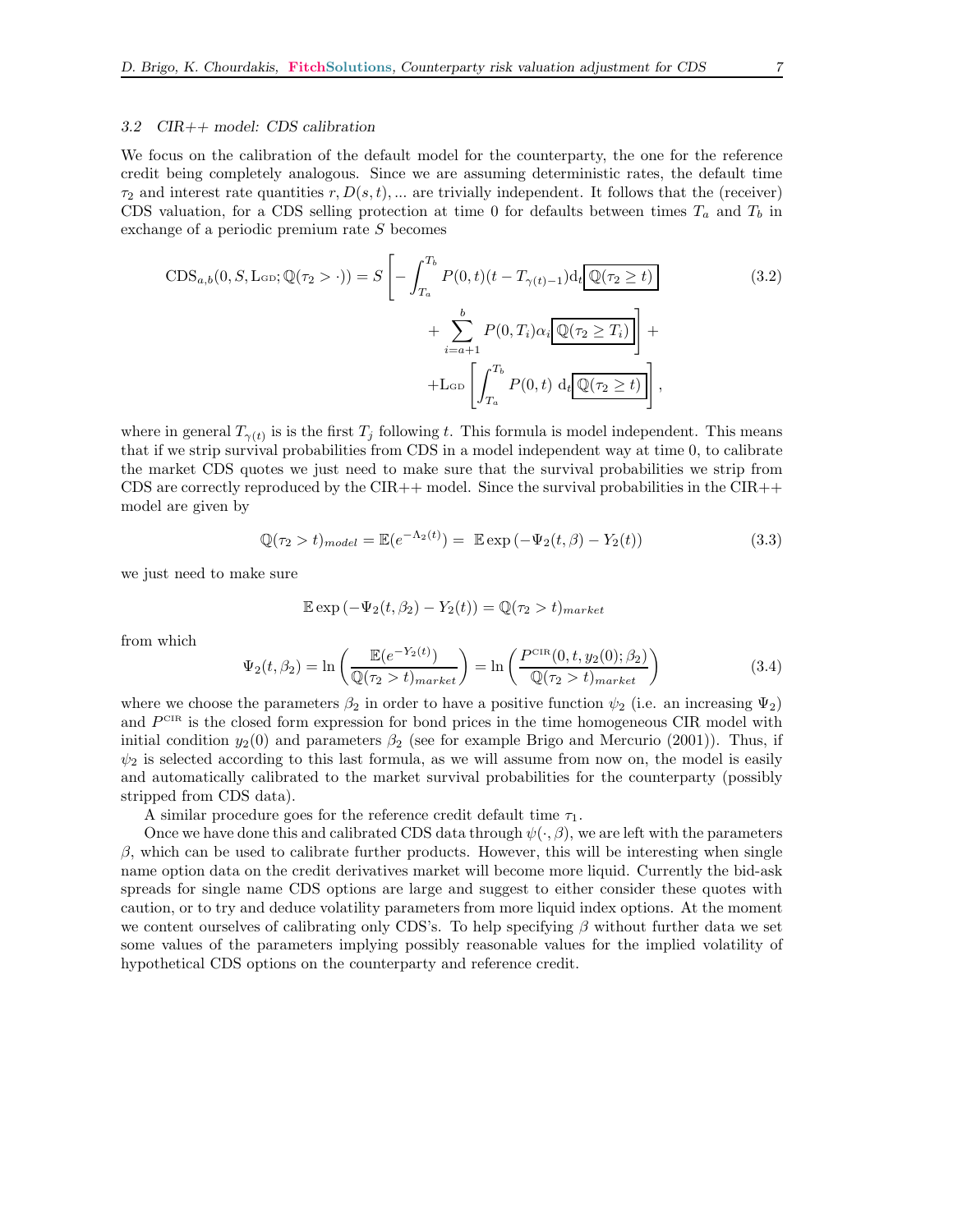## 4 CDS options embedded in the counterparty risk adjustment

We now move to computing the counterparty risk adjustment, as in Equation (2.3).

The only non-trivial term to compute is

$$
\mathbb{E}[\mathbf{1}_{\{T_{j-1} < \tau_2 \le T_j\}}(\mathbb{E}\left\{\Pi(T_j, T_b)|\mathcal{G}_{T_j}\right\})^+]
$$
\n
$$
\tag{4.1}
$$

Now let us assume we are dealing with a counterparty "2" from which we are buying protection at a given spread  $S$  through a CDS on the relevant reference credit "1". This is the position where we would be in the most critical situation in case of counterparty default. We are thus holding a payer CDS on the reference credit "1". Therefore  $\Pi(T_i, T_b)$  is the residual NPV of a payer CDS between  $T_a$  and  $T_b$  at time  $T_j$ , with  $T_a < T_j \leq T_b$ . The NPV of a payer CDS at time  $T_j$  can be written similarly to (3.2), except that now valuation occurs at  $T_j$  and has to be conditional on the information available in the market at  $T_j$ , i.e.  $\mathcal{G}_{T_j}$ . We can write:

$$
\text{CDS}_{a,b}(T_j, S, \text{LoD}_1) = \mathbf{1}_{\{\tau_1 > T_j\}} \overline{\text{CDS}}_{a,b}(T_j, S, \text{LoD}_1) \tag{4.2}
$$
\n
$$
= \mathbf{1}_{\{\tau_1 > T_j\}} \left\{ S \left[ - \int_{\max(T_a, T_j)}^{T_b} P(T_j, t)(t - T_{\gamma(t)-1}) d_t \underbrace{\mathbb{Q}(\tau_1 \ge t | \mathcal{G}_{T_j})}_{i = \max(a, j) + 1} + \sum_{i = \max(T_a, T_j)}^{b} P(T_j, T_i) \alpha_i \underbrace{\mathbb{Q}(\tau_1 \ge T_i | \mathcal{G}_{T_j})}_{i = \max(T_a, T_j)} \right] + \text{LoD}_1 \left[ \int_{\max(T_a, T_j)}^{T_b} P(T_j, t) d_t \underbrace{\mathbb{Q}(\tau_1 \ge t | \mathcal{G}_{T_j})}_{i = \max(T_a, T_j)} \right] \right\}
$$

The  $T_i$ -credit valuation adjustment for counterparty risk would read

$$
\mathbb{E}[\mathbf{1}_{\{T_{j-1} < \tau_2 \le T_j\}}(\mathbb{E}\{\Pi(T_j, T_b) | \mathcal{G}_{T_j}\})^+] = \mathbb{E}[\mathbf{1}_{\{T_{j-1} < \tau_2 \le T_j\}}(\text{CDS}_{a,b}(T_j, S, \text{Lon}_1))^+]
$$
\n
$$
= \mathbb{E}[\mathbf{1}_{\{T_{j-1} < \tau_2 \le T_j\}} \mathbf{1}_{\{\tau_1 > T_j\}}(\overline{\text{CDS}}_{a,b}(T_j, S, \text{Lon}_1))^+]
$$
\n
$$
= \mathbb{E}[\mathbb{E}\{\mathbf{1}_{\{T_{j-1} < \tau_2 \le T_j\}} \mathbf{1}_{\{\tau_1 > T_j\}}(\overline{\text{CDS}}_{a,b}(T_j, S, \text{Lon}_1))^+ | \mathcal{F}_{T_j}\}]
$$
\n
$$
= \mathbb{E}[(\overline{\text{CDS}}_{a,b}(T_j, S, \text{Lon}_1))^+ \mathbb{E}\{\mathbf{1}_{\{T_{j-1} < \tau_2 \le T_j\}} \mathbf{1}_{\{\tau_1 > T_j\}} | \mathcal{F}_{T_j}\}]
$$
\n
$$
= \mathbb{E}\{(\overline{\text{CDS}}_{a,b}(T_j, S, \text{Lon}_1))^+ [\exp(-\Lambda_2(T_{j-1})) - \exp(-\Lambda_2(T_j))
$$
\n
$$
-C(1 - \exp(-\Lambda_1(T_j)), 1 - \exp(-\Lambda_2(T_{j-1})))]\}
$$
\n
$$
+C(1 - \exp(-\Lambda_1(T_j)), 1 - \exp(-\Lambda_2(T_{j-1})))]
$$
\n(4.3)

This can be easily computed through simulation of the processes  $\lambda$  up to  $T_j$  if we know the formula for  $\mathbb{Q}(\tau_1 \geq u | \mathcal{G}_{T_j})$  for all  $u \geq T_j$  in terms of  $\lambda_1(T_j)$ .

This valuation, leading to an easy formula for  $CDS_{a,b}(T_j)$ , would be simple if we were to compute the above probabilities under the filtration  $\mathcal{G}^1_{T_j}$  of the default time  $\tau_1$  alone, rather than  $\mathcal{G}_{T_j}$  incorporating information on  $\tau_2$  as well. Indeed, in such a case we could write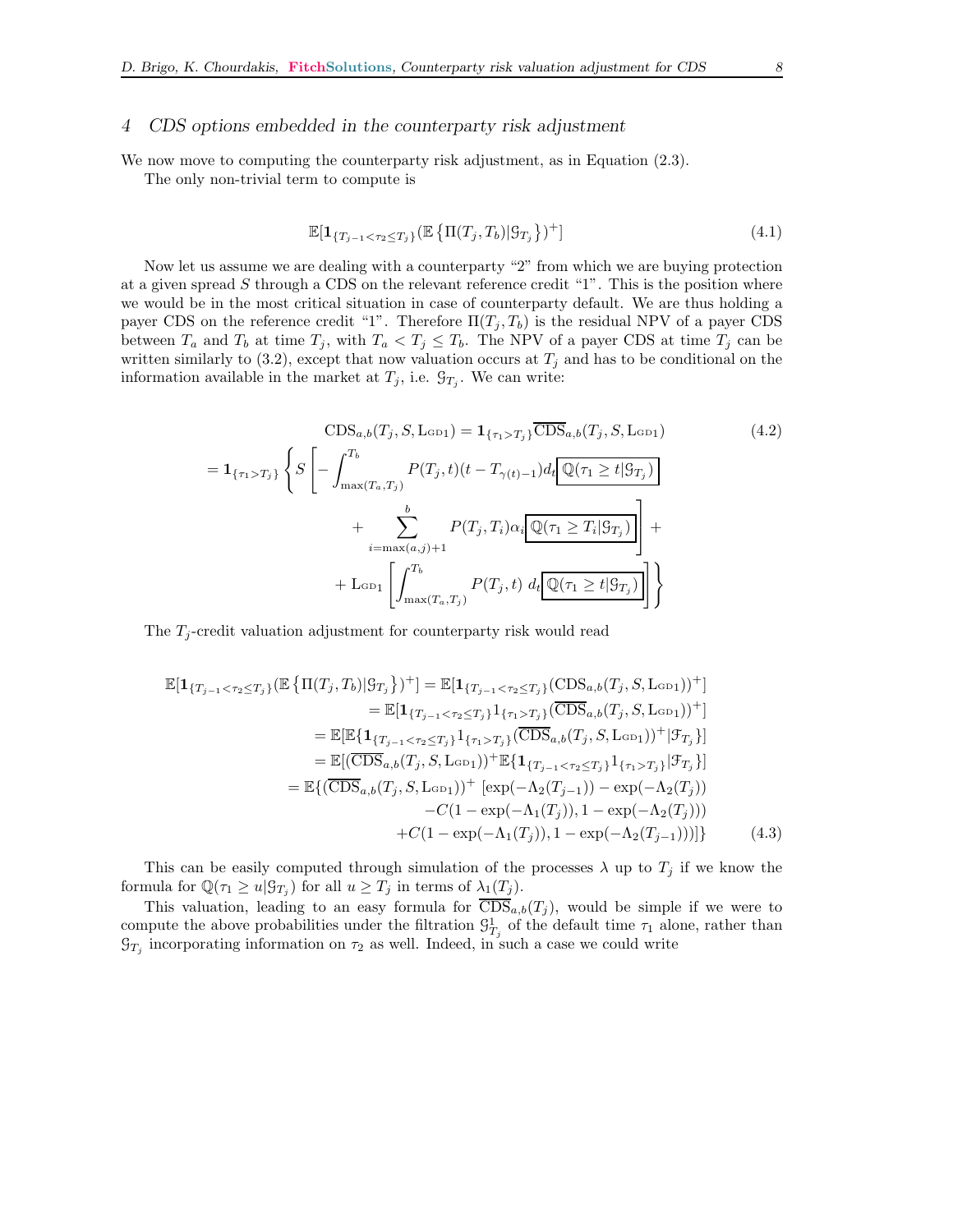$$
\mathbb{Q}(\tau_1 \ge u | \mathcal{G}^1_{T_j}) = \mathbf{1}_{\{\tau_1 > T_j\}} \mathbb{E} \left[ \exp \left( - \int_{T_j}^u \lambda_1(s) ds \right) | \mathcal{F}^1_{T_j} \right] \tag{4.4}
$$
\n
$$
= \mathbf{1}_{\{\tau_1 > T_j\}} P^{CIR++}(T_j, u; y_1(T_j)) := \mathbf{1}_{\{\tau_1 > T_j\}} \exp \left( -(\Psi(u) - \Psi(T_j)) \right) P^{CIR}(T_j, u; y_1(T_j))
$$

i.e. the bond price in the CIR++ model for  $\lambda_1$ ,  $P^{CIR}(T_j, u; y_1(T_j))$  being the non-shifted time homogeneous CIR bond price formula for  $y_1$ . Substitution in (4.2) would give us the NPV at time  $T_i$ , since  $\overline{\text{CDS}}(T_i)$  would be computed using indeed (4.4) in (4.2). So finally, we would have all the needed components to compute our counterparty risk adjustment (2.3) through mere simulation of the  $\lambda$ 's up to  $T_j$ .

However, there is a fatal drawback in this approach. Indeed, the survival probabilities contributing to the valuation of  $\overline{\text{CDS}}(T_i)$  have to be calculated conditional also on the information on the counterparty default  $\tau_2$  available at time  $T_j$ .

We can write the correct formula for this survival probability as follows.

$$
\begin{split} \mathbf{1}_{\{T_{j-1} < \tau_2 \leq T_j\}} \mathbb{Q}(\tau_1 \geq u | \mathcal{G}_{T_j}) &= \mathbb{E} \left[ \mathbf{1}_{\{T_{j-1} < \tau_2 \leq T_j\}} \mathbf{1}_{\{\tau_1 > u\}} | \mathcal{G}_{T_j} \right] \\ &= \mathbb{E} \left[ \mathbf{1}_{\{T_{j-1} < \tau_2 \leq T_j\}} \mathbf{1}_{\{\tau_1 > u\}} | \mathcal{G}_{T_j} \right] \\ &= \mathbf{1}_{\{T_{j-1} < \tau_2 \leq T_j\}} \mathbb{E} \left[ \mathbf{1}_{\{\tau_1 > u\}} | \mathcal{G}_{T_j}, \tau_1 > T_j, T_{j-1} < \tau_2 \leq T_j \right] \\ &= \mathbf{1}_{\{T_{j-1} < \tau_2 \leq T_j\}} \mathbb{E} \left[ \mathbf{1}_{\{\tau_1 > u\}} | \mathcal{F}_{T_j}, \tau_1 > T_j, T_{j-1} < \tau_2 \leq T_j \right] \\ &= \mathbf{1}_{\{T_{j-1} < \tau_2 \leq T_j\}} \mathbb{Q}(\tau_1 > u, T_{j-1} < \tau_2 \leq T_j | \mathcal{F}_{T_j}) \\ &= \mathbf{1}_{\{\cdot\}} \frac{\mathbb{Q}(U_1 > 1 - e^{-\Lambda_1(u)}, 1 - e^{-\Lambda_2(T_{j-1})} < U_2 < 1 - e^{-\Lambda_2(T_j)} | \mathcal{F}_{T_j})}{\mathbb{Q}(\tau_1 > T_j, T_{j-1} < \tau_2 \leq T_j | \mathcal{F}_{T_j})} \\ &= \mathbf{1}_{\{\cdot\}} \frac{\mathbb{Q}(U_1 > 1 - e^{-\Lambda_1(u)}, 1 - e^{-\Lambda_2(T_{j-1})} < U_2 < 1 - e^{-\Lambda_2(T_j)} | \mathcal{F}_{T_j})}{\mathbb{Q}(\tau_1 > T_j, T_{j-1} < -\tau_2(T_j)} \right] \mathbb{F}_{T_j})} \\ &= \mathbf{1}_{\{\cdot\}} \frac{e^{-\Lambda_2(T_{j-1})} - e^{-\Lambda_2(T_j)} + \mathbb{E}[C(1 - e^{-\Lambda_1(u)}, 1
$$

The residual expectation in the numerator accounts for randomness of  $\Lambda_1(u) - \Lambda_1(T_i)$ , that is not accounted for in  $\mathfrak{F}_{T_j}$ , and is thus incorporated by taking an expectation with respect to the density of  $\Lambda_1(u) - \Lambda_1(T_i)$  (that, in case of the CIR model, can be obtained through Fourier methods).

It is clear that this last expression we obtained is much more complex than (4.4). One can check that if the chosen copula is the independence copula,  $C(u_1, u_2) = u_1u_2$ , then our last expression reduces indeed to (4.4).

The difference, in correctly taking into account the dependence of default time  $\tau_1$  conditional on the information on default time  $\tau_2$ , manifests itself in the copula terms. Indeed, with respect to the earlier and incorrect formula taking into account only information of name 1, we made the transition

$$
\mathbb{E}\left[e^{-\int_{T_j}^u \lambda_1(u)du}\right] \to \mathbb{E}\left[C(1-e^{-\int_{T_j}^u \lambda_1(u)du}e^{-\Lambda_1(T_j)}, 1-e^{-\Lambda_2(T_{j \text{ or } j-1})})|\Lambda_1(T_j), \Lambda_2(T_j)\right]
$$

that clearly involves directly the copula.

By substituting our last formula for  $\mathbb{Q}(\tau_1 \geq u | \mathcal{G}_{T_j})$  in (4.2) and then the resulting expression in (4.3), we conclude.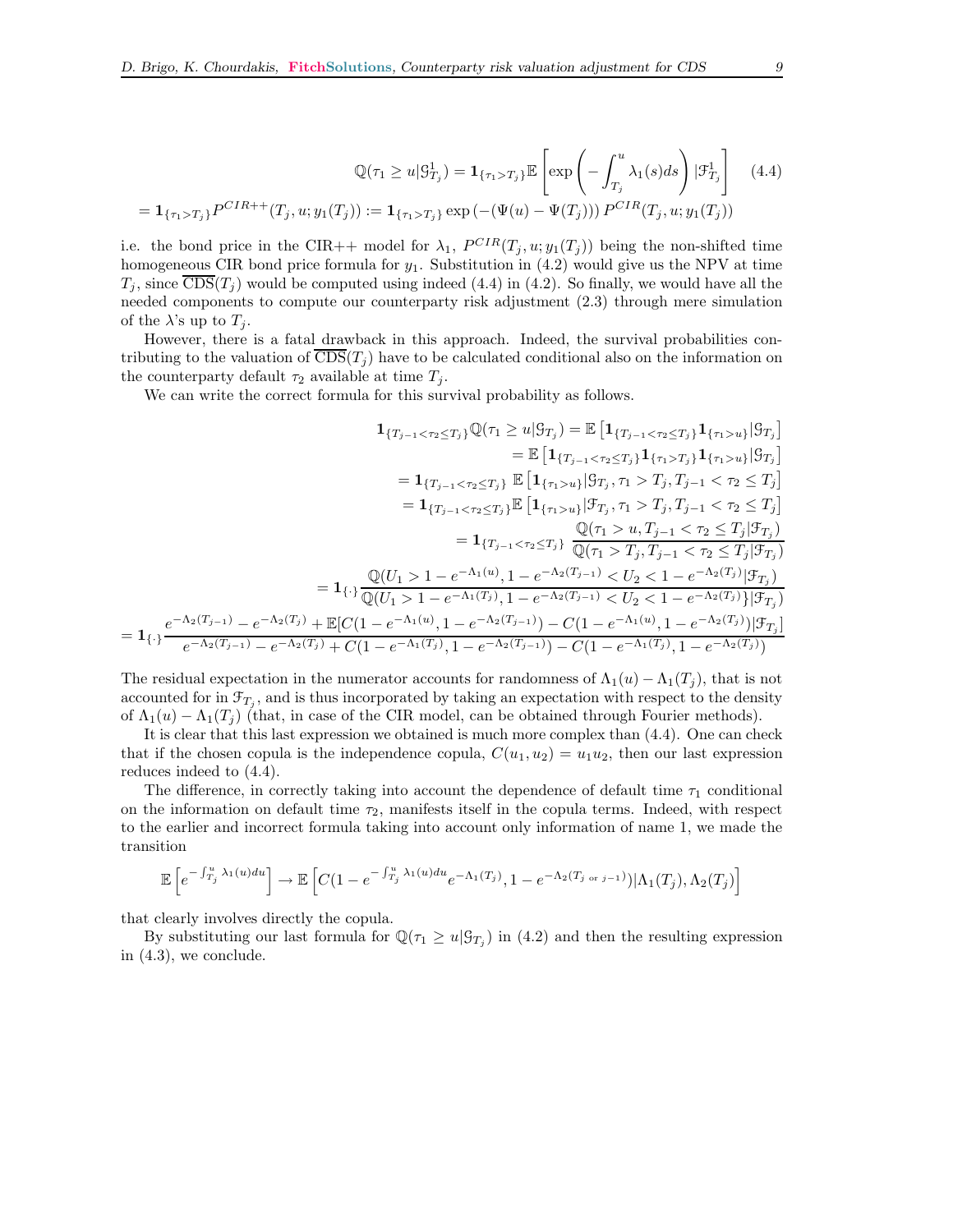This procedure is however quite demanding, and the idea of partitioning the default interval in periods  $[T_{i-1}, T_i]$  is not as effective here as in other situations (such as Brigo and Masetti (2006)) and we approach the problem in a more direct numerical way in the next section.

## 5 Direct Numerical Methodology: Monte Carlo and Fourier Transform

In this section we abandon the choice of bucketing the counterparty default time  $\tau_2$  in intervals and move to implementing directly the original formula (2.2), whose relevant term in our case reads

$$
\mathbb{E}_{t} \{ \mathbf{1}_{\{t < \tau_{2} \leq T_{b}\}} D(t, \tau_{2}) \left( \text{CDS}_{a,b}(\tau_{2}, S, T_{b}) \right)^{+} \} = \mathbb{E}_{t} \{ \mathbf{1}_{\{t < \tau_{2} \leq T_{b}\}} D(t, \tau_{2}) \left( \mathbf{1}_{\{\tau_{1} > \tau_{2}\}} \overline{\text{CDS}}_{a,b}(\tau_{2}, S, T_{b}) \right)^{+} \}
$$

Recall the formula in (4.2) for CDS and keep in mind that this is to be computed at the random time  $\tau_2$ . In the CDS formula, all we need to know is the survival probability  $1_{\{\tau_1>\tau_2\}}\mathbb{Q}(\tau_1 >$  $u|\mathcal{G}_{\tau_2}) = 1_{\{\tau_1 \geq \tau_2\}} \mathbb{Q}(\tau_1 > u|\mathcal{G}_{\tau_2}, \tau_1 \geq \tau_2).$ 

Summarizing: To effectively compute counterparty risk, we aim at determining the value of the CDS contract on the reference credit "1" at the point in time  $\tau_2$  where the counterparty "2" defaults. The reference name "1" has survived this point, and there is a copula  $C$  that connects the two default times. The stochastic intensities  $\lambda_1$  and  $\lambda_2$  of names "1" and "2" are independent and the default times are connected uniquely through the copula, that is however the most important source of default dependence, correlation among the  $\lambda$  being in general only a secondary source of dependence.

We need to compute the probability

$$
\mathbb{Q}(\tau_1 > T | \mathcal{G}_{\tau_2}, \tau_1 > \tau_2) = \mathbb{Q}(U_1 > 1 - \exp\{-Y_1(T) - \Psi_1(T; \beta_1)\} | \mathcal{G}_{\tau_2}, \tau_1 > \tau_2)
$$

for any  $T > \tau_2$ , where  $U_1$  is a uniform random variable,  $\lambda_1 = y_1 + \psi_1$  is the intensity process,  $\Psi_1$ is the integrated deterministic shift  $\Psi_1(T) = \int_0^T \psi_1(t) dt$  and analogously  $Y_1$  is the integrated  $y_1$ process.

The information  $\mathcal{G}_{\tau_2}$  will determine uniquely  $\tau_2$  and hence the value  $U_2$ , since the intensity  $\lambda_2$ is also measurable w.r.t. G. In addition, it includes the quantity  $\Lambda_1(\tau_2)$ , which is measurable as well.

Now, by conditioning on the value  $U_1$ , the above probability can be written as

$$
\mathbb{E}[P(U_1)|\mathcal{G}_{\tau_2}, \tau_1 > \tau_2]
$$

for

$$
P(u_1) = \mathbb{Q}\left(u_1 > 1 - \exp\{-Y_1(T) - \Psi_1(T; \beta_1)\}\right|\mathcal{G}_{\tau_2})
$$

The conditional probability can be expressed as the cumulative probability of the integrated CIR process

$$
P(u_1) = \mathbb{Q}\left(Y_1(T) - Y_1(\tau_2) < -\log(1 - u_1) - Y_1(\tau_2) - \Psi_1(T; \beta_1) | \mathcal{G}_{\tau_2}\right)
$$

The characteristic function of the integrated CIR process  $Y_1(T) - Y_1(\tau_2)$  is known in closed form at time  $\tau_2$ , with a calculation much resembling the CIR bond price formula. The probabilities  $P(u_1)$ can therefore be retrieved for an array of  $u_1$  using fractional FFT methods.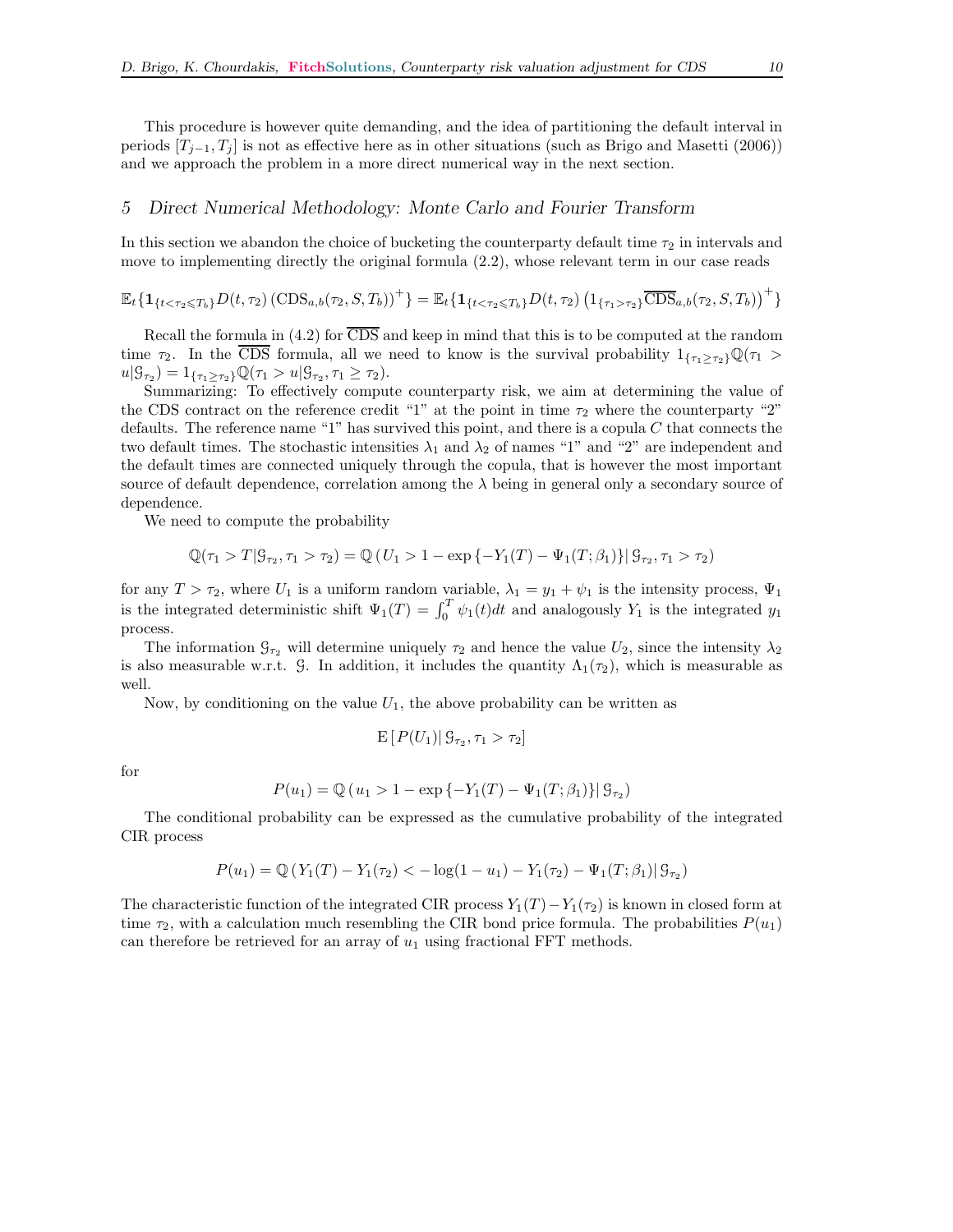Moving to the conditional expectation with respect to  $U_2$ , we first need to ascertain the conditional distribution

$$
C_{1|2}(u_1; U_2) := \mathbb{Q}(U_1 < u_1 | \mathcal{G}_{\tau_2}, \tau_1 > \tau_2)
$$

Essentially the conditions give us the following information on  $U_1$ :

- The default time  $\tau_2$  provides  $U_2 = 1 \exp\{-Y_2(\tau_2) \Psi_2(\tau_2; \beta_1)\}\$
- The inequality  $\tau_1 > \tau_2$  yields  $U_1 > 1 \exp\{-Y_1(\tau_2) \Psi_1(\tau_2; \beta_1)\} =: \bar{U}_1$

Thus, we can write for  $u_1 > \bar{U}_1$ 

$$
C_{1|2}(u_1; U_2) = \mathbb{Q}(U_1 < u_1 | U_2, U_1 > \bar{U}_1) = \frac{\mathbb{Q}(U_1 < u_1, U_1 > \bar{U}_1 | U_2)}{\mathbb{Q}(U_1 > \bar{U}_1 | U_2)} = \frac{\mathbb{Q}(U_1 < u_1 | U_2) - \mathbb{Q}(U_1 < \bar{U}_1 | U_2)}{1 - \mathbb{Q}(U_1 < \bar{U}_1 | U_2)}
$$

Recall that there is a copula  $C(u_1, u_2) = \mathbb{Q}(U_1 < u_1, U_2 < u_2)$  that connects the realizations of  $U_1$  and  $U_2$ . Then the above probability is readily computable. In particular, if the copula is differentiable one can write

$$
C_{1|2}(u_1; U_2) = \frac{\frac{\partial}{\partial u_2}C(u_1, U_2) - \frac{\partial}{\partial u_2}C(\bar{U}_1, U_2)}{1 - \frac{\partial}{\partial u_2}C(\bar{U}_1, U_2)}
$$

For several copulas the above expression is known in closed form. Note that  $C_{1|2}(u_1;U_2) = 0$  for  $u_1 < \bar{U}_1.$ 

Putting the two together, we compute the survival probability as the numerical integral

$$
\mathbb{Q}(\tau_1 > T | \mathcal{G}_{\tau_2}, \tau_2 > \tau_1) = \int_{u = \bar{U}_R}^{1} P(u) dC_{1|2}(u; U_2)
$$

which is easily computed given the grid output of the fractional FFT procedure.

The numerical procedure we implement is the following:

- 1. Produce the default times  $\tau_2$  and  $\tau_1$  using the copula and the intensities.
- 2. If  $\tau_1 > \tau_2$ , then assume that we sit at the counterparty default time
- 3. We bucket, assuming that default actually happens at the next payment date (we could use finer bucketing but for practical purposes this is enough)
- 4. Compute  $U_2$  and  $\bar{U}_1$ .
- 5. We aim at building the survival curve, and to do that we loop over the payment times  $T_k$ , from  $\tau_2$  to the CDS maturity  $T_b$ .
	- (a) Given the model parameters and the spot intensity  $y_1(\tau_2)$ , we use the fractional FFT to produce the cumulative probability density of the random variable  $X = Y_1(T_k) - Y_1(\tau_2)$ , which follows the integrated CIR process for maturity  $T_k$

$$
p_j = \mathbb{Q}(X < x_j)
$$
, for a grid  $x_j$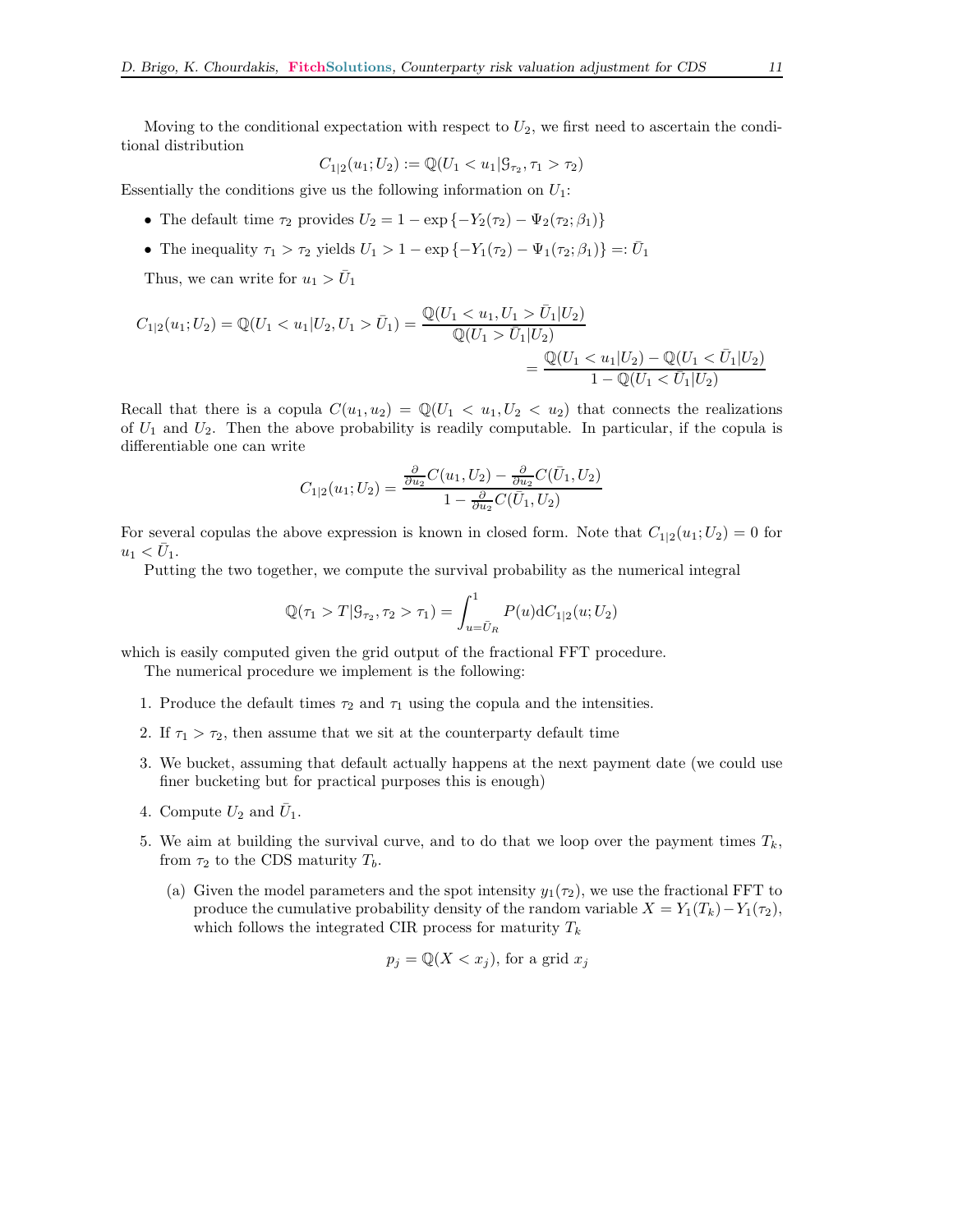(b) From the abscissas  $x_j$  we can compute the corresponding values of the support for the uniform  $U_1$ , as

$$
u_j = 1 - \exp\{-x_j - Y_1(\tau_2) - \Psi_1(T_k)\}\
$$

- (c) Based on the conditional distribution for  $U_1$  we compute the quantities  $f_i = C_{1|2}(u_i; U_2).$
- (d) The survival probability is given by the trapezoidal integration

$$
\mathbb{Q}(\tau_1 > T_k | \mathcal{G}(\tau_2), \tau_1 > \tau_2) \approx \sum_j \frac{p_{j+1} + p_j}{2} \Delta f_j
$$

- 6. Given the survival curve for the reference entity over the points  $T_k$  we can compute the value of the CDS.
- 7. By taking the positive part, discounting and averaging, we produce the counterparty adjustment.

## 6 A case study

We consider a default-free institution trading a CDS on a reference name "1" with counterparty "2", where the counterparty "2" is subject to default risk. The default free assumption can also be an approximation for situations where the credit quality of the first institution is much higher than the credit quality of the counterparty. The CDS on the reference credit "1", on which we compute counterparty risk, is a five-years maturity CDS with recovery rate 0.3. The CDS spreads both for the underlying name "1" and the counterparty name "2" for the basic set of parameters we will consider are given in Table 2 below.

We aim at checking the separated and combined impact of two important quantities on the counterparty-risk credit valuation adjustment (CR-CVA): Default correlation and credit spread volatility. In order to do this, we devise a modeling apparatus accounting for both features. What is novel in our analysis is especially the second feature, as earlier attempts focused mostly on the first one.

To account for credit spread volatilities, we assume default intensities (or instantaneous credit spreads) of both names to follow CIR dynamics, and intensities to be uncorrelated, as explained more in detail in Section 3.1:

$$
\lambda_j(t) = y_j(t) + \psi_j(t), \quad d\lambda_j(t) = \kappa_j(\mu_j - \lambda_j(t))dt + \nu_j\sqrt{\lambda_j(t)}dZ_j(t) + dJ_j(t), \text{ for } j = 1, 2
$$

As before, we take  $\alpha_j = 0$  in the Poissons driving the intensities jumps J and hence assume pre-default intensities  $\lambda$  to have no jumps, as we are interested in valuing the overall impact of credit spread volatility rather than the impact of a fine-tuned realistic intensity dynamics. However, all the above calculations and also the fractional Fourier transform method are exactly applicable to the extended model with intensity jumps, for which the characteristic function of the integrated intensity is still known (see Brigo and El-Bachir (2008) for several calculations on the jump-extended model).

The base-case intensities parameter values that we use are given in the Table 1. We work with a counterparty that is of higher credit quality than the reference credit on which the traded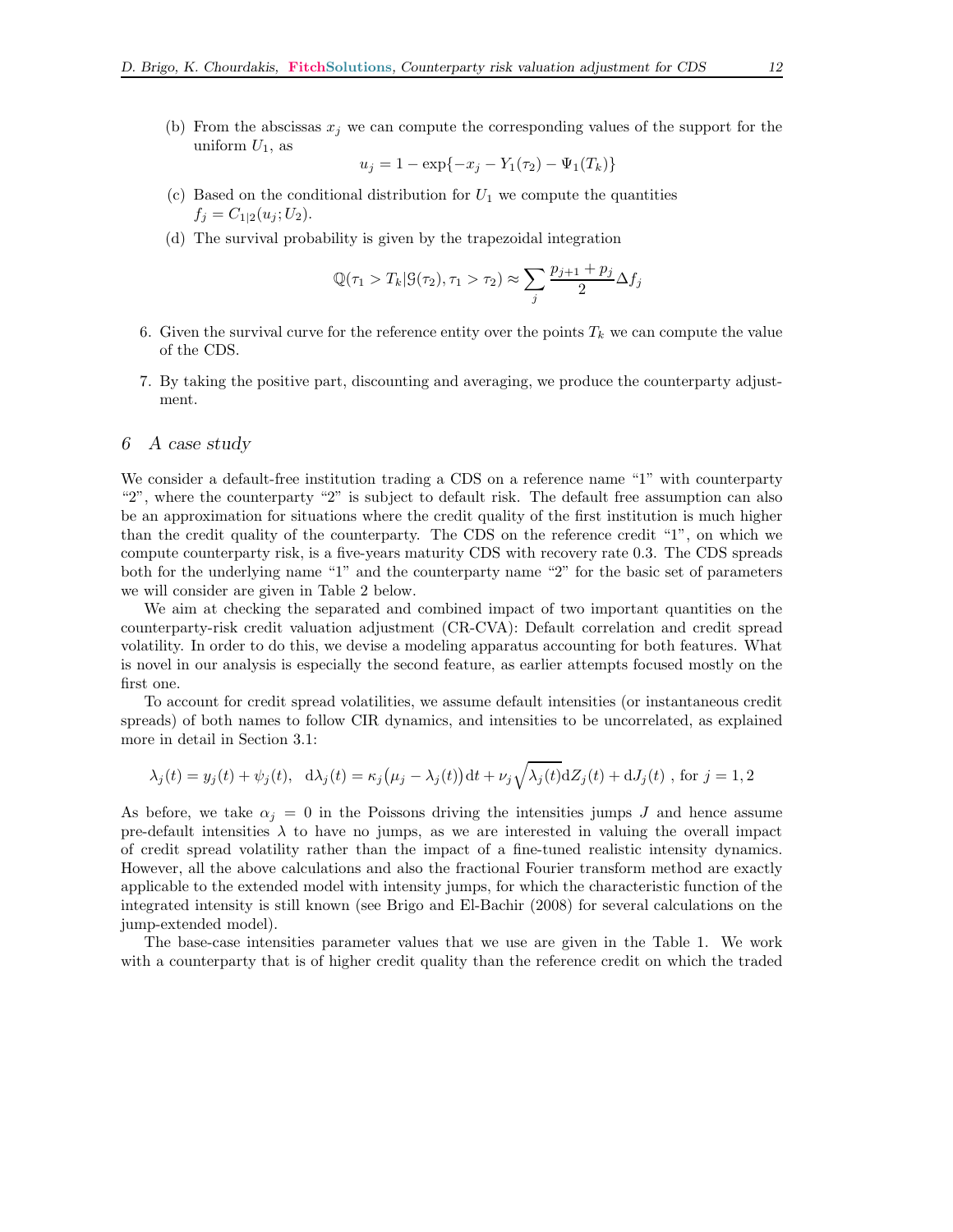|                                    | y(0) | $\kappa$                                | $\mu$ |  |
|------------------------------------|------|-----------------------------------------|-------|--|
| Reference 1                        |      | $0.03 \quad 0.50 \quad 0.05 \quad 0.50$ |       |  |
| Counterparty 2 0.01 0.80 0.02 0.20 |      |                                         |       |  |

Tab. 1: Intensity parameters for the reference credit "1" and the counterparty "2"

CDS is issued, with default intensities which are three times smaller  $(y(0)$  and  $\mu$  are smaller) and significantly less volatile (higher  $\kappa$  and lower  $\nu$ ). To benchmark our results we use the case with no counterparty risk. The spread for a 5 year CDS, assuming a flat risk-free interest rate curve at 3% and recovery rates of 30%, is equal to 252bp (where  $1bp = 10^{-4}$ ). The curve of spot CDS spreads across maturities corresponding to the two parameters sets is in Table 2

|          | Spread (in bp) |                     |  |  |  |
|----------|----------------|---------------------|--|--|--|
| Maturity | Reference "1"  | "2"<br>Counterparty |  |  |  |
| 1y       | 234            | 92                  |  |  |  |
| 2y       | 244            | 104                 |  |  |  |
| 3y       | 248            | 112                 |  |  |  |
| 4y       | 251            | 117                 |  |  |  |
| 5y       | 252            | 120                 |  |  |  |
| 6y       | 253            | 123                 |  |  |  |
| 7y       | 253            | 125                 |  |  |  |
| 8y       | 254            | 126                 |  |  |  |
| 9y       | 254            | 127                 |  |  |  |
| 10v      | 254            | 128                 |  |  |  |

Tab. 2: CDS spreads for different maturities corresponding to the intensity parameters given in Table 1 with shifts  $\psi$  to zero. L<sub>GD</sub> for both CDS is 0.7

In order to model "default correlation", or more precisely the dependence of the two names defaults we postulate a Gaussian copula on the exponential triggers of the default times, although we could use any other tractable copula. By "default correlation" parameter we mean the Gaussian copula parameter  $\rho$ .

In this context, if we define the cumulated intensities  $\Lambda_j(t) := \int_0^t \lambda_j(u) du$ ,  $j = 1, 2$ , the default times  $\tau_1$  and  $\tau_2$  of the reference credit and the counterparty, respectively, are given by  $\tau_j = \Lambda_j^{-1}(\xi_j)$ , with  $\xi_1$  and  $\xi_2$  unit-mean exponential random variables connected through the Gaussian copula with correlation parameter  $\rho$ .

When we say "credit spread volatility" parameters we mean  $\nu_1$  for the reference credit and  $\nu_2$  for the counterparty. As the focus is mostly on credit spread volatility for the reference credit, we also check what implied CDS volatilities are produced by our choice of the  $\nu_1$  and other parameters for hypothetical reference credit's CDS options, maturing in one year and in case of exercise entering a CDS that is four years long at option maturity. This way we have a more direct market quantity linked to our parameter for credit spread volatility.

We begin with a case where the credit spread for the counterparty, as driven by  $\lambda_2$ , is almost deterministic. We assume here that  $\nu_2 = 0.01$ .

Table 3 reports our results. We notice a number of interesting patterns. First, one can examine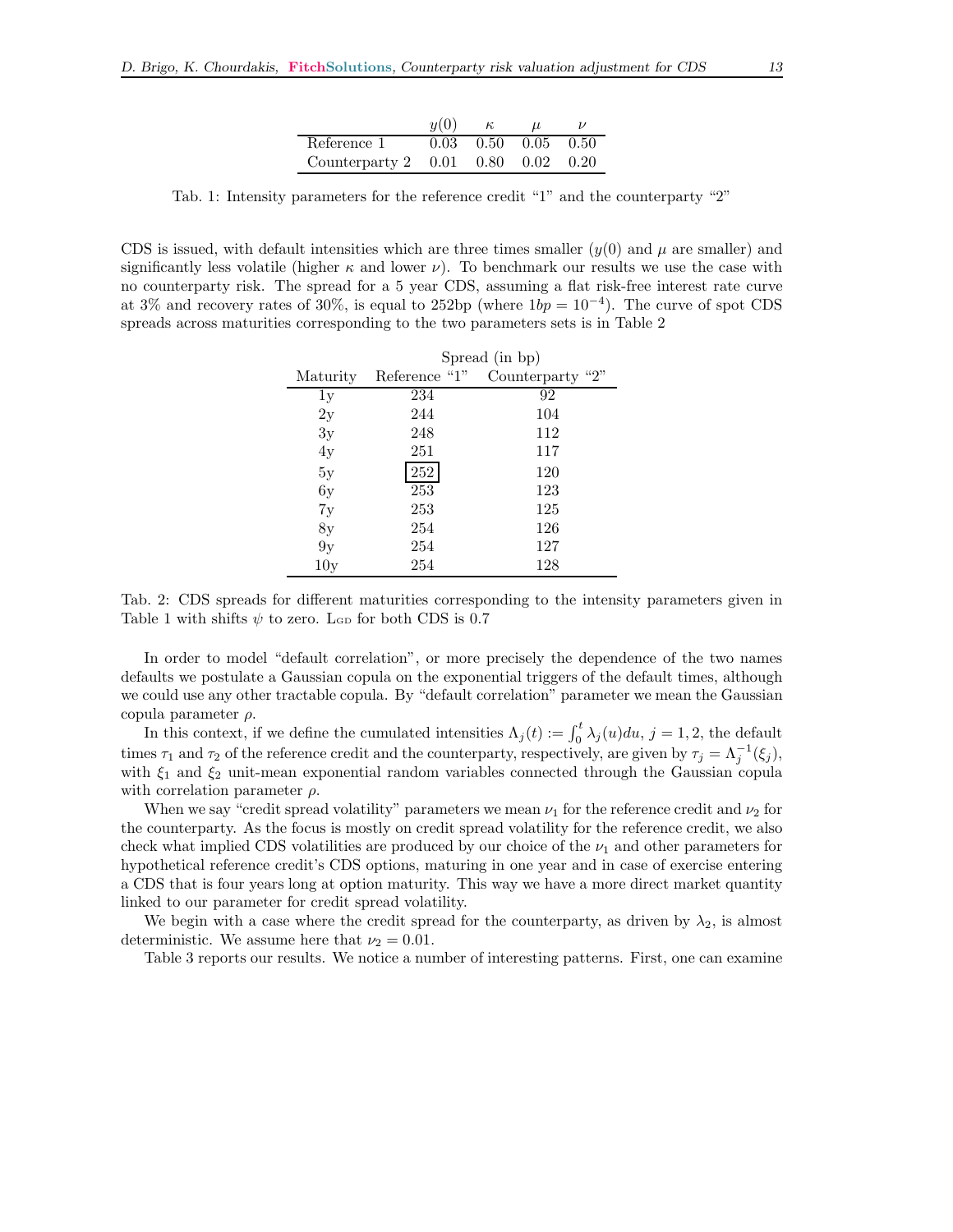| $\rho$   | Vol parameter $\nu_1$ | 0.01    | 0.10   | 0.20   | 0.30   | 0.40   | 0.50   |
|----------|-----------------------|---------|--------|--------|--------|--------|--------|
|          | CDS Implied vol       | $1.5\%$ | $15\%$ | $28\%$ | $37\%$ | $42\%$ | $42\%$ |
| -99      | Payer adj             | 0(0)    | 0(0)   | 0(0)   | 0(0)   | 0(0)   | 0(0)   |
|          | Receiver adj          | 39(2)   | 38(2)  | 42(2)  | 38(2)  | 40(2)  | 41(2)  |
| $-90$    | Payer adj             | 0(0)    | 0(0)   | 0(0)   | 0(0)   | 0(0)   | 0(0)   |
|          | Receiver adj          | 39(2)   | 38(2)  | 41(2)  | 39(2)  | 40(2)  | 41(2)  |
| -60      | Payer adj             | 0(0)    | 0(0)   | 0(0)   | 0(0)   | 0(0)   | 1(0)   |
|          | Receiver adj          | 37(2)   | 36(1)  | 38(1)  | 35(1)  | 38(1)  | 37(1)  |
| $-20$    | Payer adj             | 0(0)    | 0(0)   | 1(0)   | 3(0)   | 3(0)   | 4(1)   |
|          | Receiver adj          | 18(1)   | 16(1)  | 18(1)  | 18(1)  | 20(1)  | 21(1)  |
| $\Omega$ | Payer adj             | 3(0)    | 4(0)   | 6(0)   | 7(1)   | 6(1)   | 6(1)   |
|          | Receiver adj          | 0(0)    | 2(0)   | 5(0)   | 7(0)   | 10(0)  | 12(1)  |
| $+20$    | Payer adj             | 28(1)   | 27(1)  | 23(1)  | 21(1)  | 17(2)  | 15(1)  |
|          | Receiver adj          | 0(0)    | 0(0)   | 1(0)   | 1(0)   | 2(0)   | 3(0)   |
| $+60$    | Payer adj             | 87(4)   | 78(4)  | 73(4)  | 66(4)  | 55(3)  | 52(3)  |
|          | Receiver adj          | 0(0)    | 0(0)   | 0(0)   | 0(0)   | 0(0)   | 0(0)   |
| $+90$    | Payer adj             | 80(6)   | 81(6)  | 77(5)  | 82(5)  | 78(5)  | 73(5)  |
|          | Receiver adj          | 0(0)    | 0(0)   | 0(0)   | 0(0)   | 0(0)   | 0(0)   |
| $+99$    | Payer adj             | 2(1)    | 7(2)   | 30(3)  | 66(5)  | 61(5)  | 84(5)  |
|          | Receiver adj          | 0(0)    | 0(0)   | 0(0)   | 0(0)   | 0(0)   | 0(0)   |

Tab. 3: CR-CVA in basis points for the case  $\nu_2 = 0.01$  including the L<sub>GD</sub> = 0.7 factor; numbers within round brackets represent the monte-carlo standard error; the reference credit CDS also has  $L_{GD} = 0.7$  and a five year maturity

the table columns. Let us start from the first five columns. We see that as the correlation increases, the CR-CVA for the payer CDS increases, except on the very end of the correlation spectrum. Indeed, when increasing correlation in the final step from 0.9 to 0.99, the CR-CVA goes down.

This is somehow reasonable given the way default times are modeled, and we may explain it as follows. Let us take the case of the first column. Here the volatility parameter of the reference credit  $\nu_1$  is also very small. So essentially the intensities  $\lambda_1$  and  $\lambda_2$  are almost deterministic. Suppose they are also constant in time, for simplicity. Then under default correlation 0.99 also the exponential triggers  $\xi_1$  and  $\xi_2$  are almost perfectly correlated, say  $\xi_1 \approx \xi_2 =:\xi$ . Then we have  $\tau_1 = \xi/\lambda_1$ ,  $\tau_2 = \xi/\lambda_2$ . As  $\lambda_1 > \lambda_2$ , we get that  $\xi/\lambda_1 < \xi/\lambda_2$  in all scenarios, so that  $\tau_1 < \tau_2$  in all scenarios. But if this happens, then the residual NPV of the CDS on the reference credit "1" at the default time  $\tau_2$  of the counterparty is zero, since the reference credit always defaults before the counterparty does. This explains why we find almost zero CR-CVA when  $\lambda_1$ 's volatility is very small.

If we increase  $\lambda_1$ 's volatility<sup>1</sup>, then  $\xi/\lambda_1 < \xi/\lambda_2$  is no longer going to happen in all scenarios, since randomness in  $\lambda_1$  can produce some paths where actually  $\lambda_1$  is now smaller than  $\lambda_2$ , and hence  $\tau_1 > \tau_2$ . Indeed, as we increase the volatility, following the last row of the table we see that the payer adjustment gets away from zero and increases in value, as the increased randomness in

<sup>&</sup>lt;sup>1</sup> in our idealized example we still keep  $\lambda_1$  constant in time but increase its variance as a static random variable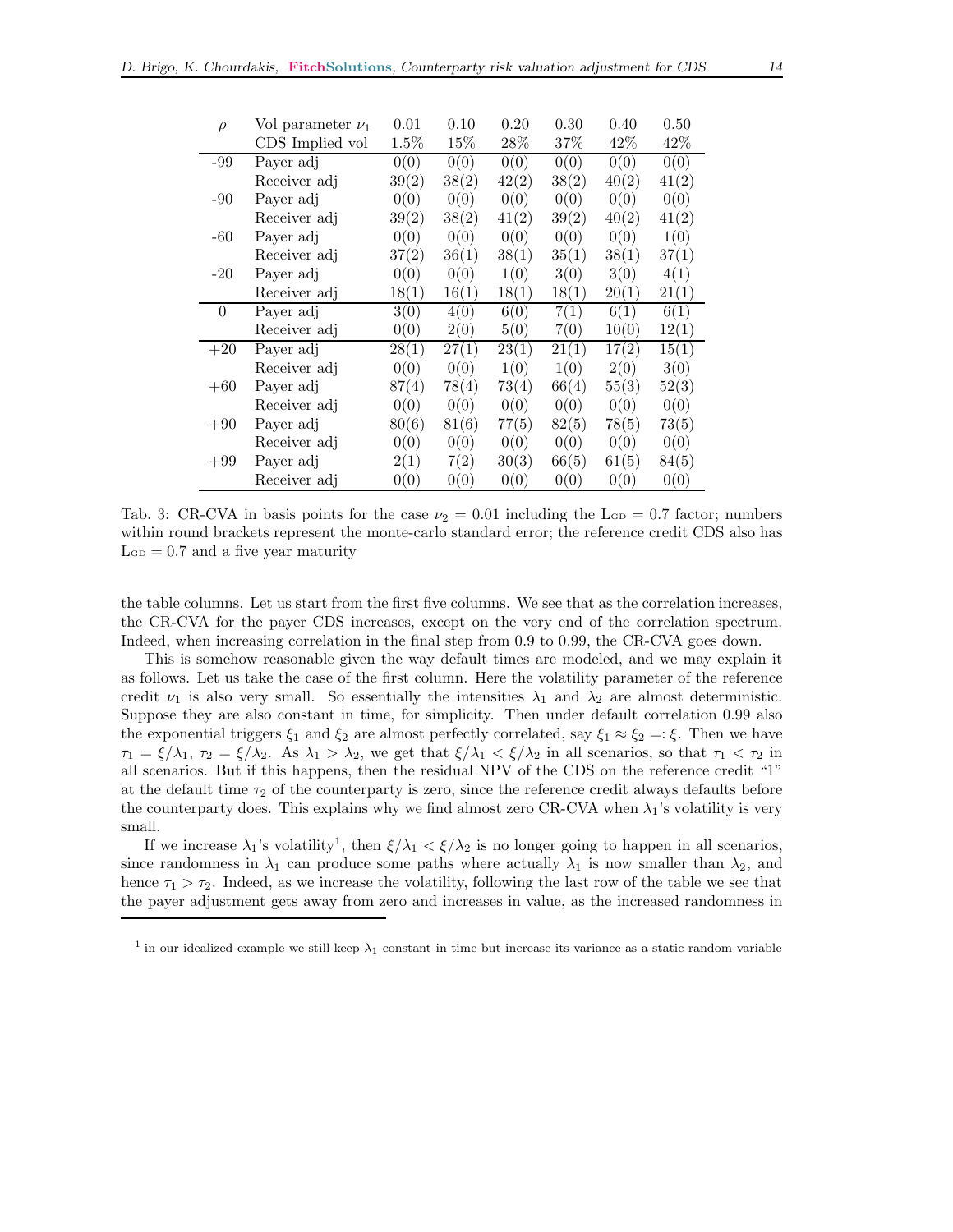

Fig. 1: CR-CVA patterns in correlations for payer and receiver CDS and for low (0.1) and high  $(0.5)$  reference credit volatility  $\nu_1$ , when counterparty volatility  $\nu_2$  is 0.1

 $\lambda_1$  produces more and more paths where  $\lambda_1$  is smaller than  $\lambda_2$ . We reach an extreme case for correlation equal to 0.99: in this case the CR-CVA for correlation 0.99 does not even go back and keeps on increasing with respect to the case with correlation 0.9. In this sense the last column of the table is qualitatively different from all others, in that it is the only one where CR-CVA keeps on increasing until the end of the considered correlation spectrum.

We zoom on these patterns for the later case with  $\nu_2 = 0.1$  in Figure 1 below, as exemplified by the blue "payer" graph for the case with low volatility  $\nu_1 = 0.1$  and the red "payer" one for the case with high volatility  $\nu_1 = 0.5$ . The blue graph reverts towards zero in the end, whereas the red one keeps increasing.

Notice also that typically the payer CDS CR-CVA vanishes for very negative correlations. This happens because, in that region, when the counterparty defaults the underlying CDS does not. In such a case, we have a CDS option at the counterparty default time where the underlying CDS spread had a negative large jump due to the copula contagion coming from default of the counterparty. This negative jump causes the option to become worthless as the underlying goes below the strike in almost all scenarios.

We may also analyze the receiver adjustment, which evolves in a more stylized pattern. The adjustment remains substantially decreasing as default correlation increases, and goes to zero for high correlations. This happens because in this case, in the few scenarios where  $\tau_1 > \tau_2$  and the reference CDS has still value at the counterparty default, the positive correlation induces a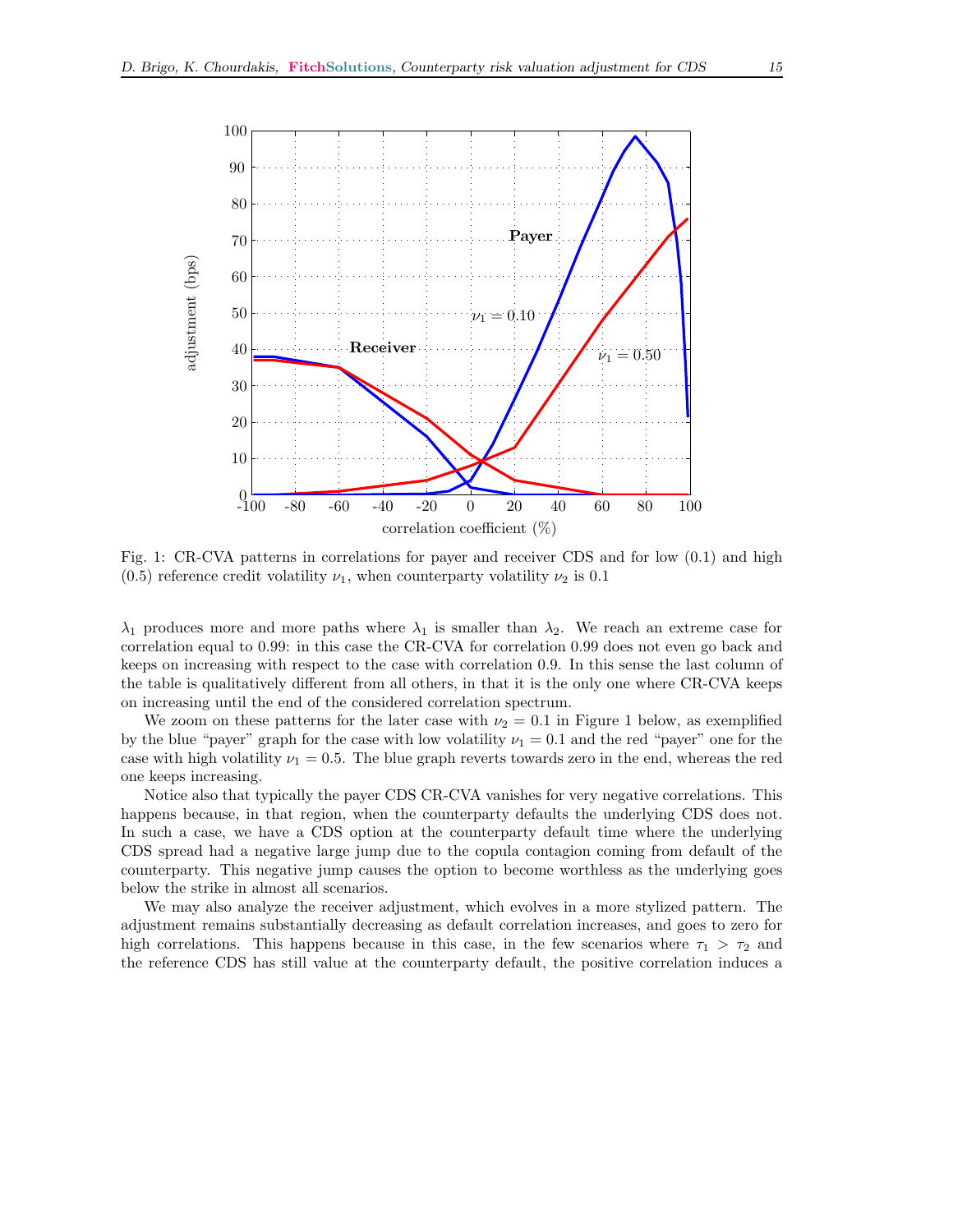| $\rho$   | Vol parameter $\nu_1$ | 0.01    | 0.10   | 0.20   | 0.30   | 0.40   | 0.50  |
|----------|-----------------------|---------|--------|--------|--------|--------|-------|
|          | CDS Implied vol       | $1.5\%$ | $15\%$ | $28\%$ | $37\%$ | $42\%$ | 42\%  |
| $-99$    | Payer adj             | 0(0)    | 0(0)   | 0(0)   | 0(0)   | 0(0)   | 0(0)  |
|          | Receiver adj          | 40(2)   | 38(2)  | 39(2)  | 38(2)  | 36(1)  | 37(1) |
| $-90$    | Payer adj             | 0(0)    | 0(0)   | 0(0)   | 0(0)   | 0(0)   | 0(0)  |
|          | Receiver adj          | 39(2)   | 38(2)  | 38(2)  | 38(2)  | 35(1)  | 37(2) |
| -60      | Payer adj             | 0(0)    | 0(0)   | 0(0)   | 0(0)   | 0(0)   | 1(0)  |
|          | Receiver adj          | 36(1)   | 35(1)  | 36(1)  | 36(1)  | 32(1)  | 35(1) |
| $-20$    | Payer adj             | 0(0)    | 0(0)   | 1(0)   | 2(0)   | 3(0)   | 4(1)  |
|          | Receiver adj          | 16(1)   | 16(1)  | 17(1)  | 19(1)  | 18(1)  | 21(1) |
| $\Omega$ | Payer adj             | 3(0)    | 4(0)   | 5(0)   | 7(1)   | 7(1)   | 8(1)  |
|          | Receiver adj          | 0(0)    | 2(0)   | 5(0)   | 8(0)   | 10(0)  | 11(1) |
| $+20$    | Payer adj             | 27(1)   | 25(1)  | 23(1)  | 20(1)  | 16(2)  | 13(1) |
|          | Receiver adj          | 0(0)    | 0(0)   | 1(0)   | 2(0)   | 2(0)   | 4(0)  |
| $+60$    | Payer adj             | 80(4)   | 82(4)  | 67(4)  | 64(4)  | 55(3)  | 48(3) |
|          | Receiver adj          | 0(0)    | 0(0)   | 0(0)   | 0(0)   | 0(0)   | 0(0)  |
| $+90$    | Payer adj             | 87(6)   | 86(6)  | 88(6)  | 78(5)  | 80(5)  | 71(4) |
|          | Receiver adj          | 0(0)    | 0(0)   | 0(0)   | 0(0)   | 0(0)   | 0(0)  |
| $+99$    | Payer adj             | 10(2)   | 21(3)  | 52(5)  | 68(5)  | 73(5)  | 76(5) |
|          | Receiver adj          | 0(0)    | 0(0)   | 0(0)   | 0(0)   | 0(0)   | 0(0)  |

Tab. 4: CR-CVA for the case  $\nu_2 = 0.1$  including the L<sub>GD</sub> = 0.7 factor; numbers within round brackets represent the monte-carlo standard error; the reference credit CDS also has  $L_{GD} = 0.7$ and a five year maturity

contagion copula-related term on the intensity of the survived reference name "1". This causes in turn the option to go far out of the money and hence to be negligible, leading to a null CR-CVA.

As the counterparty volatility  $\nu_2$  increases first to 0.1 and then to 0.2 all qualitative features we described above are maintained, although somehow smoothed by the larger counterparty volatility. Detailed results are given in Tables 4 and 5.

We also check what happens if we swap the reference credit and the counterparty CIR parameters, now having the counterparty to be riskier. Results are in Table 6. We see that  $\lambda_2$  now tends to be larger than  $\lambda_1$ . As a consequence, in the case with correlation .99 and almost deterministic intensities, we would have this time that  $\tau_1 = \xi/\lambda_1 > \xi/\lambda_2 = \tau_2$  in most scenarios, so that we do not expect any more the CR-CVA to be killed or reduced for extreme correlations. And indeed we see that in the "risky counterparty" column of Table 6 the adjustment keeps on increasing even for very high correlation.

Finally, we check what happens if we increase the levels (rather than volatilities) of intensities for the reference credit. If we do this, the inversion of the CR-CVA pattern (for the payer case) as correlation increases towards extreme values arrives earlier, as expected.

#### 6.1 Conclusions

We see from the above analysis that both credit spread volatility and default correlation matter considerably in valuing counterparty risk. And we see that the patterns of the adjustments in credit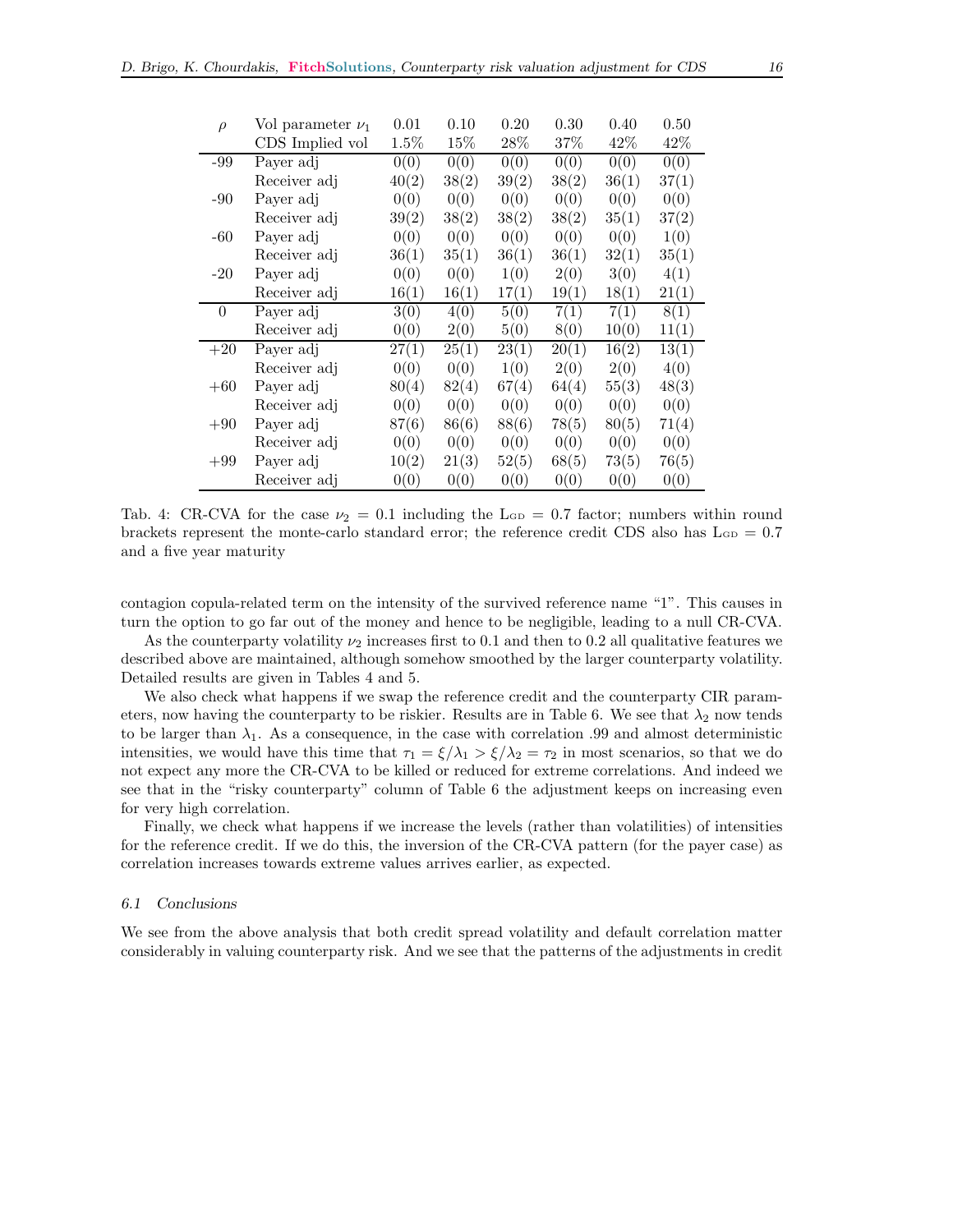| $\rho$   | Vol parameter $\nu_1$ | 0.01    | 0.10  | 0.20   | 0.30  | 0.40   | 0.50  |
|----------|-----------------------|---------|-------|--------|-------|--------|-------|
|          | CDS Implied vol       | $1.5\%$ | 15\%  | $28\%$ | 37%   | $42\%$ | 42\%  |
| $-99$    | Payer adj             | 0(0)    | 0(0)  | 0(0)   | 0(0)  | 0(0)   | 0(0)  |
|          | Receiver adj          | 41(2)   | 40(2) | 39(2)  | 40(2) | 40(2)  | 40(2) |
| $-90$    | Payer adj             | 0(0)    | 0(0)  | 0(0)   | 0(0)  | 0(0)   | 0(0)  |
|          | Receiver adj          | 41(2)   | 39(2) | 39(2)  | 41(2) | 40(2)  | 40(2) |
| -60      | Payer adj             | 0(0)    | 0(0)  | 0(0)   | 0(0)  | 1(0)   | 1(0)  |
|          | Receiver adj          | 39(1)   | 37(1) | 37(1)  | 37(1) | 36(1)  | 35(1) |
| $-20$    | Payer adj             | 0(0)    | 0(0)  | 2(0)   | 3(0)  | 3(0)   | 4(1)  |
|          | Receiver adj          | 17(1)   | 17(1) | 17(1)  | 19(1) | 21(1)  | 20(1) |
| $\left($ | Payer adj             | 3(0)    | 5(0)  | 6(0)   | 7(1)  | 6(1)   | 6(1)  |
|          | Receiver adj          | 0(0)    | 2(0)  | 4(0)   | 7(0)  | 10(0)  | 12(1) |
| $+20$    | Payer adj             | 25(1)   | 24(1) | 23(1)  | 20(1) | 17(1)  | 15(1) |
|          | Receiver adj          | 0(0)    | 0(0)  | 1(0)   | 2(0)  | 2(0)   | 4(0)  |
| $+60$    | Payer adj             | 74(4)   | 74(4) | 69(4)  | 59(3) | 54(3)  | 52(3) |
|          | Receiver adj          | 0(0)    | 0(0)  | 0(0)   | 0(0)  | 0(0)   | 1(0)  |
| $+90$    | Payer adj             | 91(6)   | 90(6) | 88(5)  | 80(5) | 81(5)  | 81(5) |
|          | Receiver adj          | 0(0)    | 0(0)  | 0(0)   | 0(0)  | 0(0)   | 0(0)  |
| $+99$    | Payer adj             | 43(4)   | 56(5) | 57(5)  | 72(5) | 74(5)  | 78(5) |
|          | Receiver adj          | 0(0)    | 0(0)  | 0(0)   | 0(0)  | 0(0)   | 0(0)  |

Tab. 5: CR-CVA for the case  $\nu_2 = 0.2$  including the L<sub>GD</sub> = 0.7 factor; numbers within round brackets represent the monte-carlo standard error; the reference credit CDS also has  $L_{GD} = 0.7$ and a five year maturity

| $\rho$ | base | risky counterparty | high intensity |
|--------|------|--------------------|----------------|
| 10     | 14   | 12                 | 15             |
| 20     | 25   | 29                 | 28             |
| 30     | 39   | 46                 | 40             |
| 40     | 53   | 66                 | 53             |
| 50     | 68   | 88                 | 65             |
| 60     | 82   | 115                | 75             |
| 65     | 89   | 131                | 79             |
| 70     | 94   | 148                | 81             |
| 75     | 99   | 168                | 81             |
| 80     | 95   | 191                | 74             |
| 85     | 91   | 220                | 65             |
| 90     | 86   | 254                | 48             |
| 99     | 21   | 359                | $\overline{2}$ |

Tab. 6: CR-CVA for three cases: the first column tabulates the example given in Figure 1 for the Payer case with  $\nu_1 = 0.1$  (and  $\nu_2 = 0.1$ ). The second column shows the same adjustments in case we swap the parameters in Table 1, so that now the counterparty "2" is riskier than the reference credit of the CDS "1". The third case shows what happens if, under the original parameters again, we increase the reference credit initial level and long term mean to  $\lambda_1(0) = 0.05$  and  $\mu_1 = 0.07$ .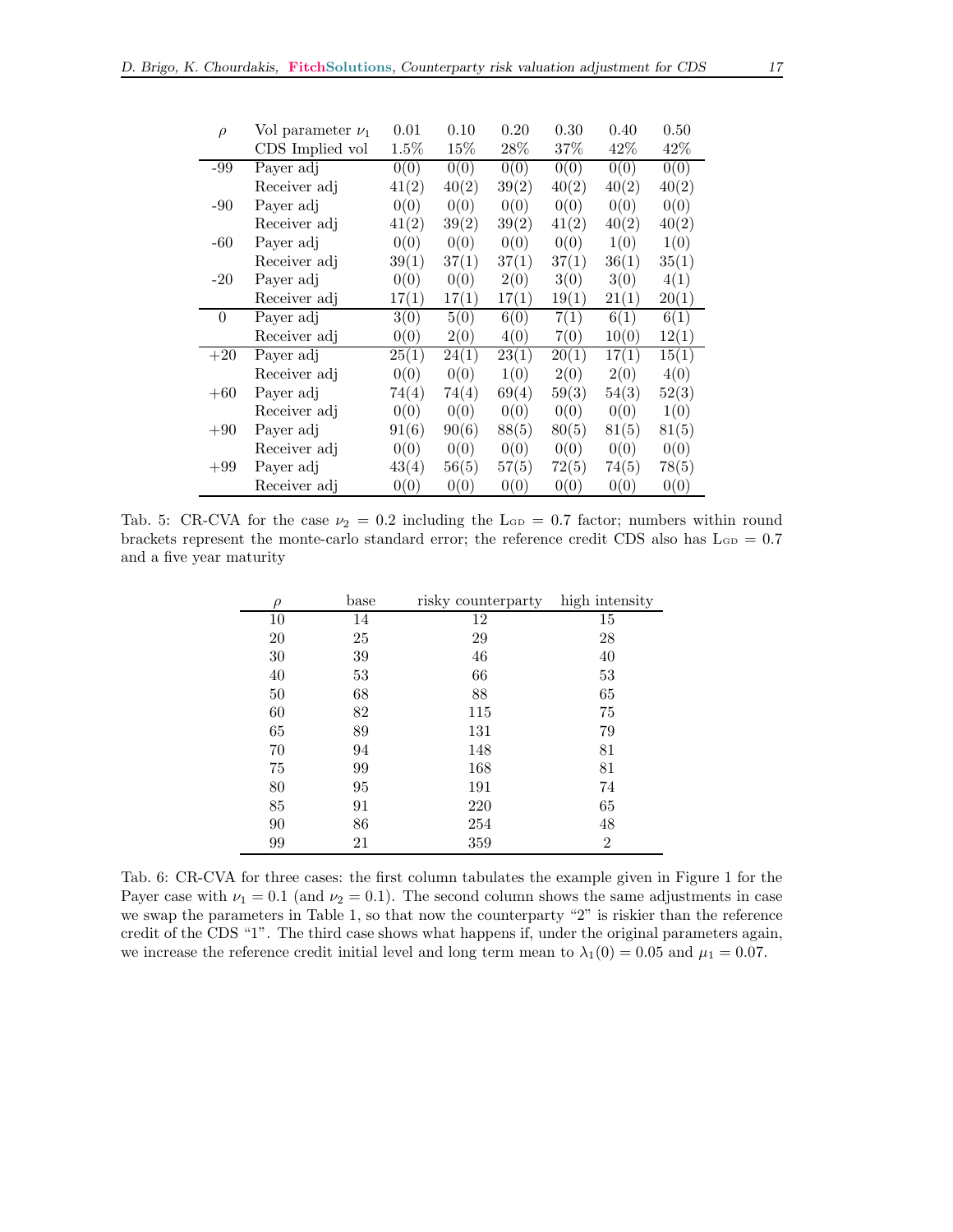spread volatility depend qualitatively on correlation, in that they can be either flat, decreasing or increasing according to the particular default correlation value one fixes. As concerns the pattern in correlation, this too depends qualitatively on the credit spread volatility that is chosen. For payer CDS, extreme correlation (sometimes referred to as "wrong way risk") may result in counterparty risk getting smaller with respect to more moderated correlation values, unless the credit spread volatility is large enough. Indeed, to have a relevant impact of wrong way risk for counterparty risk on Payer CDS we need also credit spread volatility to go up. This is a feature of the copula model of which we need to be aware. In a copula model with deterministic credit spreads (a standard assumption in the industry), by ignoring credit spread volatility we would have that wrong-way risk causes counterparty risk almost to vanish with respect to cases with lower correlation. To get a relevant impact of wrong way risk we need to put back credit spread volatility into the picture, if we are willing to use a reduced form copula-based model.

## References

- [1] Brigo, D. (2005). Market Models for CDS Options and Callable Floaters, Risk, January issue. Also in: Derivatives Trading and Option Pricing, Dunbar N. (Editor), Risk Books, 2005.
- [2] Brigo, D. (2006). Constant Maturity Credit Default Swap Valuation with Market Models, Risk, June issue.
- [3] Brigo, D., and Alfonsi, A. (2005) Credit Default Swaps Calibration and Derivatives Pricing with the SSRD Stochastic Intensity Model, Finance and Stochastic, Vol. 9, N. 1.
- [4] Brigo, D., and Cousot, L. (2006). A Comparison between the SSRD Model and the Market Model for CDS Options Pricing. International Journal of Theoretical and Applied Finance, Vol 9, n. 3.
- [5] Brigo, D., and El–Bachir, N. (2008). An exact formula for default swaptions pricing in the SSRJD stochastic intensity model. Accepted for publication in Mathematical Finance.
- [6] Brigo, D., and Masetti, M. (2006) Risk Neutral Pricing of Counterparty Risk. In Counterparty Credit Risk Modeling: Risk Management, Pricing and Regulation, ed. Pykhtin, M., Risk Books, London.
- [7] Brigo, D., Mercurio, F. (2001) Interest Rate Models: Theory and Practice with Smile, Inflation and Credit, Second Edition 2006, Springer Verlag.
- [8] Brigo, D., and Pallavicini, A. (2007). Counterparty Risk under Correlation between Default and Interest Rates. In: Miller, J., Edelman, D., and Appleby, J. (Editors), Numercial Methods for Finance, Chapman Hall.
- [9] Brigo, D., and Pallavicini, A. (2008). Counterparty risk and Contingent CDS with stochastic intensity hybrid models. Risk Magazine, February issue.
- [10] Cherubini, U. (2005) Counterparty Risk in Derivatives and Collateral Policies: The Replicating Portfolio Approach. In: Proceedings of the Counterparty Credit Risk 2005 C.R.E.D.I.T. conference, Venice, Sept 22-23, Vol 1.